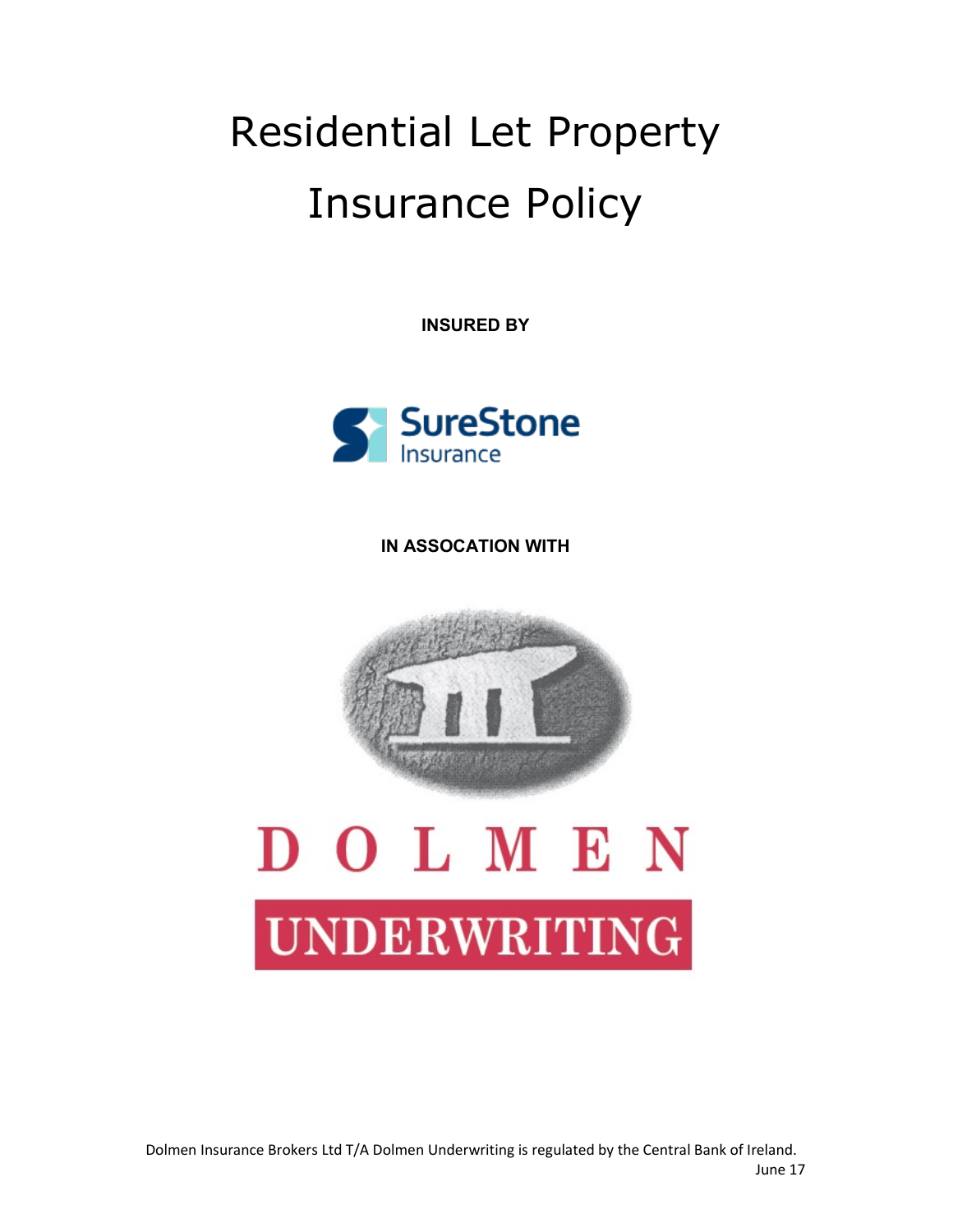## Welcome to your Residential Let Property Insurance **Policy**

| Introduction                              | Page 3   |            |
|-------------------------------------------|----------|------------|
| Definitions                               | Page 4-5 |            |
| <b>General Conditions</b>                 | Page 6-7 |            |
| <b>General Exclusions</b>                 | Page 7-8 |            |
| Claims Conditions and how to make a claim | Page 8-9 |            |
| <b>Buildings</b>                          |          | Page 10-13 |
| Landlords Contents                        |          | Page 14-16 |
| <b>Accidents to Domestic Staff</b>        | Page 16  |            |
| Liability                                 |          | Page 17-18 |
| Law applicable to contract                | Page 18  |            |
| Complaints procedure                      |          | Page 18-19 |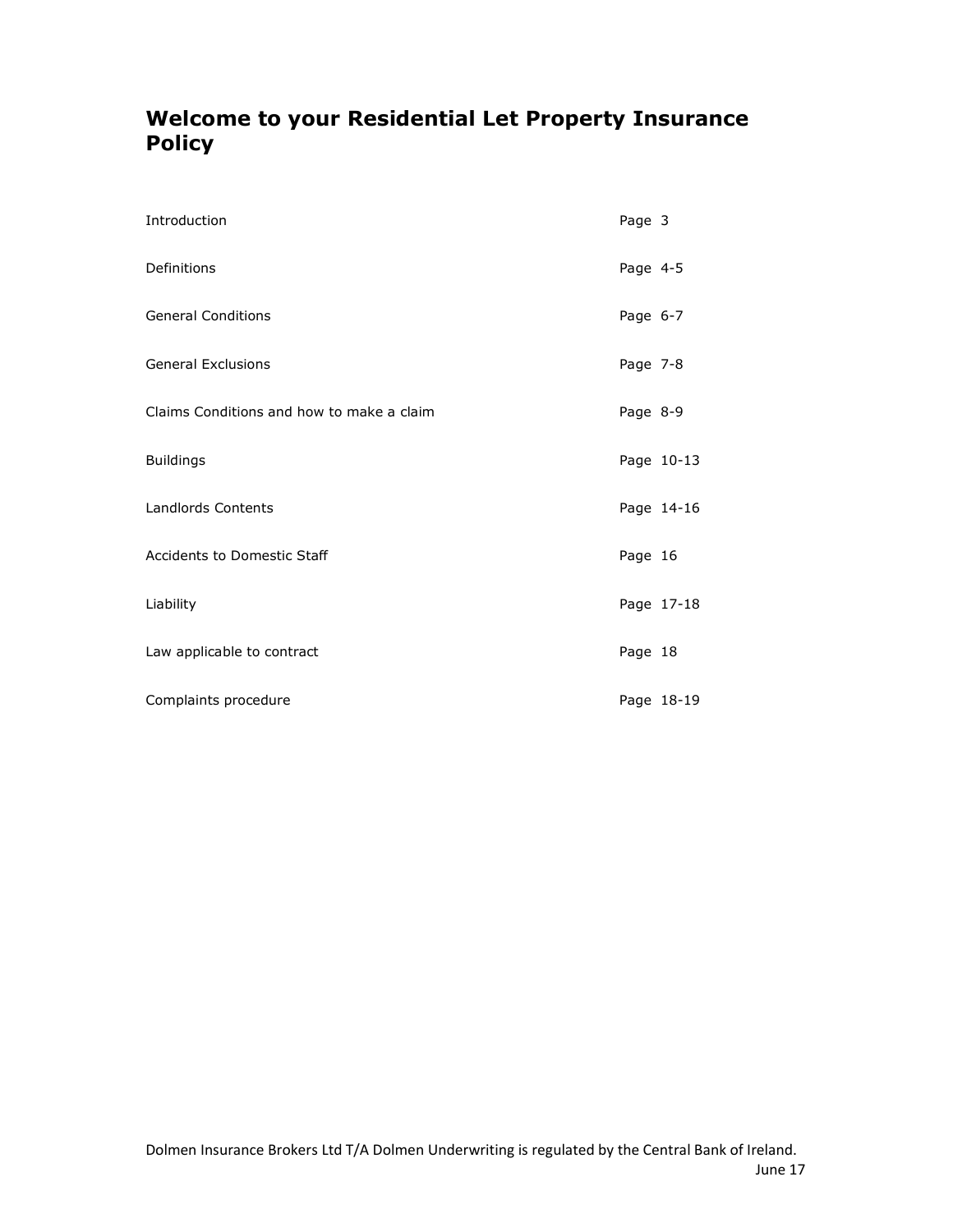## Introduction

#### Your Insurers

This **policy** has been arranged by Dolmen Insurance Brokers Ltd T/A Dolmen Underwriting and is underwritten by UK General Insurance Ltd on behalf of SureStone Insurance d.a.c. SureStone Insurance d.a.c. is registered in Ireland number 340407. Registered Office Alexandra House, The Sweepstakes, Ballsbridge, Dublin 4, Ireland. SureStone Insurance d.a.c. is regulated by the Central Bank of Ireland.

UK General Insurance Ltd is authorised and regulated in the UK by the Financial Conduct Authority.

Dolmen Insurance Brokers Ltd T/A Dolmen Underwriting is regulated by the Central Bank of Ireland.

#### Your Cover

In return for payment of the premium shown in the **schedule, we** agree to insure you, subject to the terms and conditions contained in or endorsed on this **policy**, against loss or damage you sustain or legal liability you incur for accidents happening during the period shown in the schedule.

When drawing up this **policy, we** have relied on the truthfulness and accuracy of the information and statements which you have provided in the proposal/statement of facts on the date shown in the **schedule**. The proposal / statement of facts form the basis of the underwriting of this **policy** of insurance.

#### The insurance relates ONLY to those sections of the policy which are shown in the schedule as being included.

The proposal form/statement of facts, schedule, policy wording and any endorsement applying to your schedule form your Residential Let Insurance policy. This document sets out the conditions of the contract of insurance between you and us. You should keep it in a safe place.

Please read the whole document carefully. It is arranged in different sections. It is important that

- **you** are clear which sections you have requested and want to be included;
- **vou** understand what each section covers and does not cover;
- **vou** understand your own duties under each section and under the insurance as a whole.

Please contact your insurance agent immediately if this document is not correct or if you would like to ask any questions.

The written authority (which number is shown in the schedule) allows Dolmen Underwriting to sign and issue this **policy** on behalf of the **insurer** detailed in the authority.

Premiums are subject to Government Levy and/or contribution where applicable.

#### Insurance Act 1990

All monies which become or may become payable by the Company under this **policy** shall in accordance with Section 93 of the Insurance Act 1936 be payable and paid in the Republic of Ireland.

#### Finance Act 1990

Stamp duty has been or will be paid to the Revenue commissioners in accordance with the provisions of Section 113 of the Finance Act 1990. All monies referred to and/or due under this **policy** are expressed in and/or payable in Euro.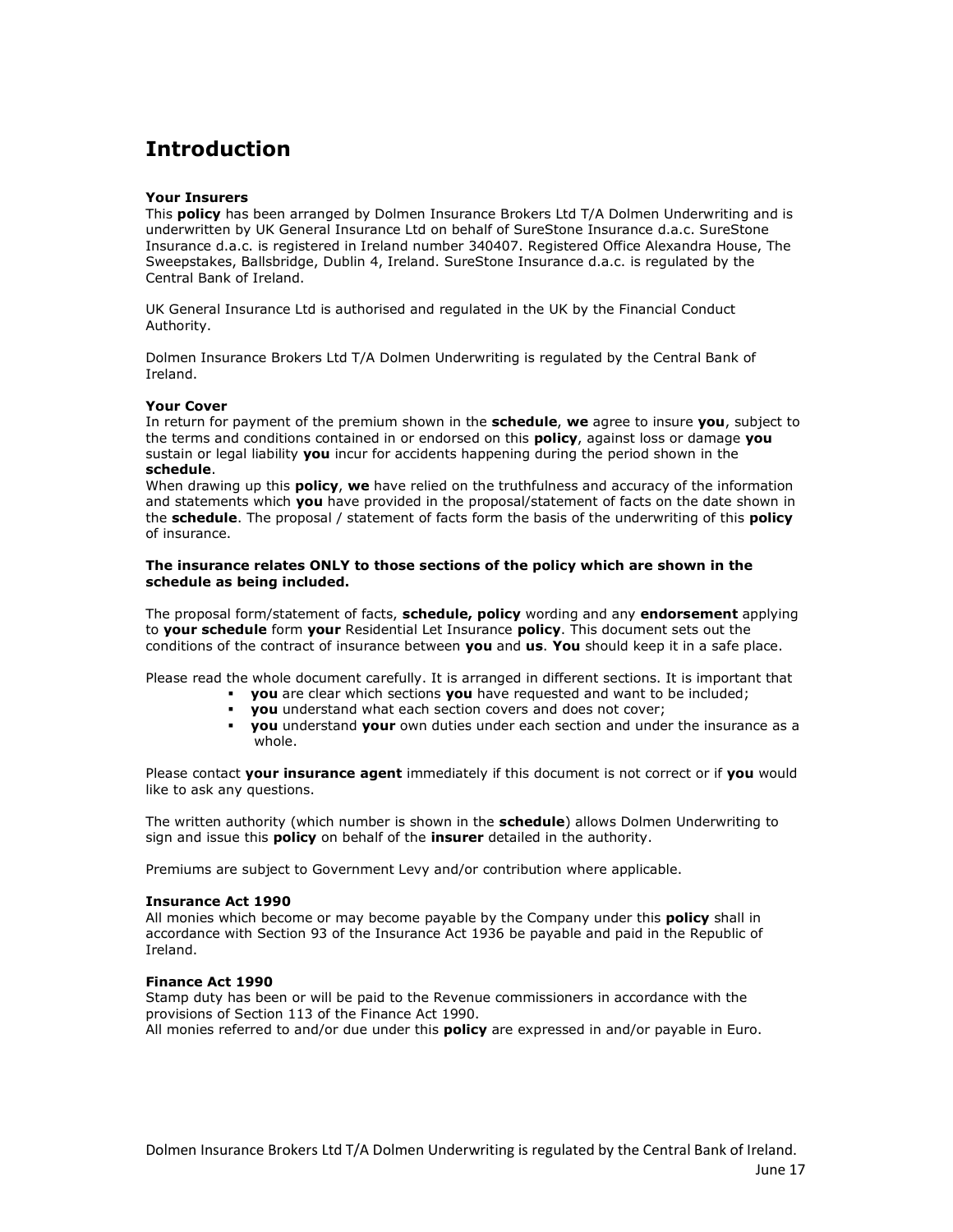## Definitions

Wherever the following words appear in this insurance they will have the meanings shown below and are highlighted in bold;

| <b>Accidental Damage</b>  | Sudden and unexpected damage occurring at a specific time and<br>caused by external means.                                                                                                                                                                                                                                                                                                                                                                                                                                                                                                                   |
|---------------------------|--------------------------------------------------------------------------------------------------------------------------------------------------------------------------------------------------------------------------------------------------------------------------------------------------------------------------------------------------------------------------------------------------------------------------------------------------------------------------------------------------------------------------------------------------------------------------------------------------------------|
| <b>Bedroom</b>            | A room used as or originally designed and built to be a <b>bedroom</b><br>even if now used for another purpose.                                                                                                                                                                                                                                                                                                                                                                                                                                                                                              |
| <b>Bodily injury</b>      | Death or physical trauma.                                                                                                                                                                                                                                                                                                                                                                                                                                                                                                                                                                                    |
| <b>Buildings</b>          | The <b>property,</b> its decorations, fixtures and fittings, permanently<br>installed swimming pools, tennis courts, drives, patios and<br>terraces, walls, gates and fences and fixed fuel tanks you own or<br>for which you are legally responsible at the address named in the<br>schedule in the Republic of Ireland.                                                                                                                                                                                                                                                                                    |
| <b>Claims helpline</b>    | Cunningham Lindsey Ireland, Infinity House, South County<br>Business Park, Leopardstown, Dublin 18.                                                                                                                                                                                                                                                                                                                                                                                                                                                                                                          |
| <b>Consequential loss</b> | Any other costs that are directly or indirectly caused by the event<br>which led to your claim unless specifically stated in this policy.<br>For example we will not pay for re-letting costs in the event that a<br>tenant decides to vacate the property following damage which<br>renders the <b>property</b> uninhabitable for a long period of time.                                                                                                                                                                                                                                                    |
| <b>Cost of rebuilding</b> | The full reconstruction of the <b>buildings</b> in the same form, size,<br>style and condition as when new including the cost of complying<br>with any government or local authority requirements, fees and<br>associated costs, including Architect and Surveyors fees.                                                                                                                                                                                                                                                                                                                                     |
| <b>Domestic employees</b> | Any employee of the policy holder under a contract of service with<br>you which is solely for private domestic duties, including<br>gardeners, persons carrying out repair, maintenance or decoration<br>work but excluding contractors or persons employees engaged in<br>any construction/structural work, extensions, roof repairs,<br>demolition or non-maintenance alterations to the <b>property</b> .<br>Independent contractors and/or consultants and/or their<br>employees are also excluded and any other temporary or casual<br>employees.                                                       |
| <b>Endorsement</b>        | A change in the terms and conditions of this insurance.                                                                                                                                                                                                                                                                                                                                                                                                                                                                                                                                                      |
| <b>Excess</b>             | The first amount of any claim for which you are responsible.                                                                                                                                                                                                                                                                                                                                                                                                                                                                                                                                                 |
| <b>Ground Heave</b>       | Upward movement or expansion of the site on which the <b>building</b><br>stands resulting in damage to the <b>buildings</b> .                                                                                                                                                                                                                                                                                                                                                                                                                                                                                |
| <b>Landlord Contents</b>  | Household goods, furnishings and appliances within the buildings<br>for which you are legally responsible for and are left in the<br>property for the sole use of the tenant(s).<br>The definition of Contents does NOT include:<br>property in the open<br>$\blacksquare$<br>motor vehicles (other than garden machinery) caravans,<br>٠<br>trailers or watercraft or their accessories<br>any living creature<br>٠<br>any part of the <b>buildings</b><br>٠.<br>any property held or used for business purposes<br>٠<br>any property insured under any other insurance<br>٠<br>money and credit cards<br>٠ |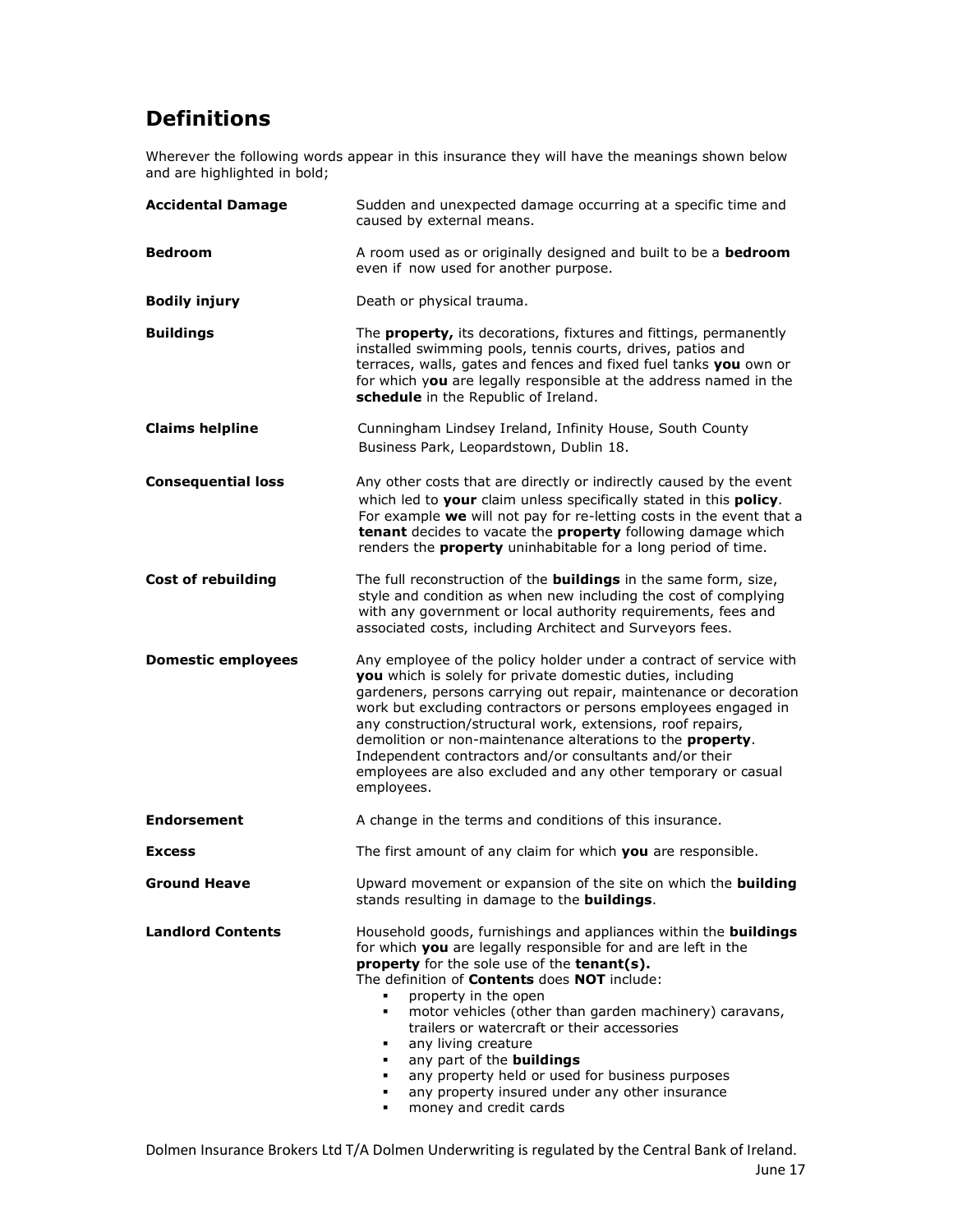|                              | deeds, registered bonds and other personal documents<br>$\blacksquare$<br>gold, silver, gold and silver plated articles, jewellery or furs<br>٠.<br>property belonging to your tenants<br>٠<br>radio and television aerials, satellite dishes, their fittings<br>٠<br>and masts which are attached to the property<br>domestic oil in fixed fuel oil tanks<br>$\blacksquare$ |
|------------------------------|------------------------------------------------------------------------------------------------------------------------------------------------------------------------------------------------------------------------------------------------------------------------------------------------------------------------------------------------------------------------------|
| Landslip                     | Downward movement of sloping ground resulting from the<br>action of self-weight stresses and imposed loading exceeding<br>the available strength of the ground.                                                                                                                                                                                                              |
| <b>Period of insurance</b>   | The length of time for which this insurance is in force, as shown in<br>the schedule and for which you have paid and we have accepted<br>a premium.                                                                                                                                                                                                                          |
| <b>Policy</b>                | The policy incorporates the policy wording, the schedule and all<br>terms, conditions and endorsements of this insurance.                                                                                                                                                                                                                                                    |
| <b>Property</b>              | The private dwelling built of <b>standard construction</b> and the<br>garages and outbuildings used for domestic purposes at the<br>address shown in the schedule.                                                                                                                                                                                                           |
| <b>Schedule</b>              | The schedule forms part of this insurance and contains details of<br>you, the premises, the sums insured, the period of insurance<br>and the sections of this insurance which apply.                                                                                                                                                                                         |
| <b>Standard construction</b> | Built of brick, stone or concrete and roofed with slates, tiles,<br>asphalt, metal or concrete.                                                                                                                                                                                                                                                                              |
| <b>Sanitary ware</b>         | Washbasins, sinks, bidets, lavatory pans and cisterns, shower<br>trays, shower screens, baths and bath panels.                                                                                                                                                                                                                                                               |
| <b>Subsidence</b>            | The downward movement of a site on which the <b>building</b> stands<br>from causes independent of the <b>building</b> load.                                                                                                                                                                                                                                                  |
| <b>Sum Insured</b>           | The amount as shown in the <b>schedule</b> and being the maximum<br>amount the insurer will pay in the event of any claim on<br>this <b>policy</b> .                                                                                                                                                                                                                         |
| <b>Tenant</b>                | A person occupying your property by virtue of a residential<br>tenancy agreement.                                                                                                                                                                                                                                                                                            |
| <b>Tenancy Agreement</b>     | A fixed term or Part 4 tenancy agreement complying with the<br>Residential Tenancies Act 2004 directly between the Landlord and<br>Tenant.                                                                                                                                                                                                                                   |
| Uninsurable risks            | Wear and tear, depreciation, fungus, rot, vermin or insect damage,<br>mechanical or electrical fault, process of cleaning, repairing,<br>restoration, renovating or any gradually operating cause or<br>process.                                                                                                                                                             |
| <b>Untenanted</b>            | Not lived in by a tenant.                                                                                                                                                                                                                                                                                                                                                    |
| We / us / our/ insurer       | UK General Insurance Limited on behalf of Surestone Insurance<br>d.a.c.                                                                                                                                                                                                                                                                                                      |
| <b>White goods</b>           | Fridges, freezers, cookers, ovens, microwaves, washing machines,<br>tumble dryers and dishwashers.                                                                                                                                                                                                                                                                           |
| You / your / insured         | The person or persons named in the <b>schedule</b> .                                                                                                                                                                                                                                                                                                                         |
| <b>Your Insurance Agent</b>  | The insurance agent who placed this insurance on your behalf.                                                                                                                                                                                                                                                                                                                |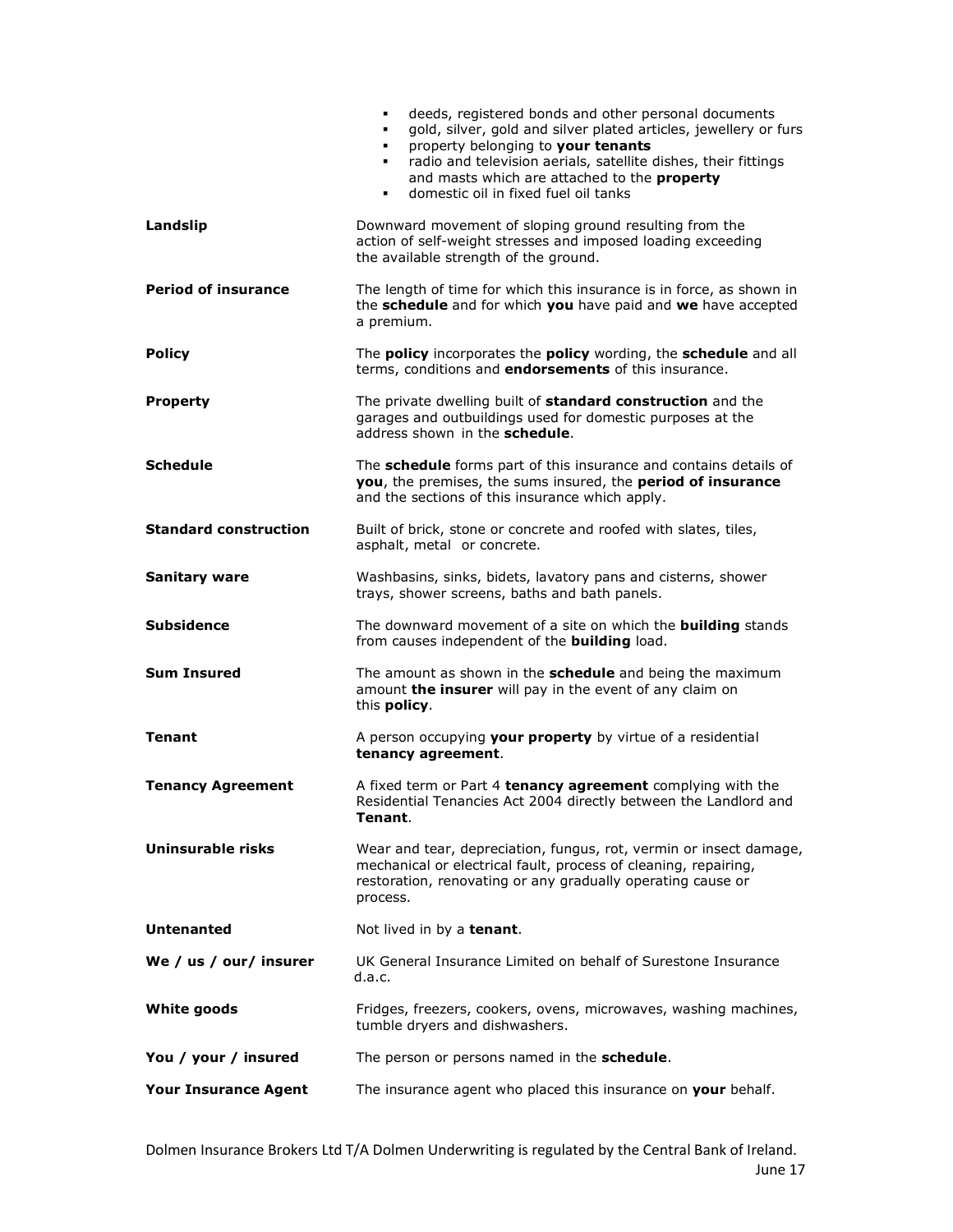## General Conditions applicable to the whole of this insurance

#### Your duties

- 1. You must take steps to prevent loss, damage or an accident and keep the **buildings** in a good state of repair.
- 2. You must tell your insurance agent immediately if you stop letting the property to a tenant. When we receive this notice we have the option to change the conditions of this insurance.
- 3. You must tell your insurance agent before you start any conversions, extensions or other structural work to the **buildings**. When we receive this notice we have the option to change the conditions of this insurance.
- 4. Whenever the insured **property** becomes untenanted it must be inspected internally and externally by either the insured or the insured's representative at least once every seven days.
- 5. Your insurance will become void if the insured property is let to RAS or asylum seekers without prior written agreement from the insurer.
- 6. The **policy** will be voidable in the event of mis-representation, mis-description or nondisclosure or any material facts i.e. those circumstances which may influence us in our acceptance or assessment of this insurance. If you are in any doubt as to whether a fact is material, please disclose it.

If you fail to comply with any of the above duties this insurance may become invalid.

#### Cancellation

If you decide that for any reason, this policy does not meet your insurance needs then please return it to your agent within 14 days from the day of purchase or the day on which you receive your policy documentation, whichever is the later. On the condition that no claims have been made or are pending, your agent will then refund your premium in full.

If you wish to cancel your policy after 14 days you will be entitled to a pro- rata return of premium providing no claims have been made or are pending.

We shall not be bound to accept renewal of any insurance and may at any time cancel any insurance document by giving 14 days' notice in writing where there is a valid reason for doing so. A cancellation letter will be sent to you at your last known address. Valid reasons may include but are not limited to:

- a) Where we reasonably suspect fraud
- b) Non-payment of premium
- c) Threatening and abusive behaviour
- d) Non-compliance with **policy** terms and conditions
- e) You have not taken reasonable care to provide complete and accurate answers to the questions your insurance agent ask.

Where our investigations provide evidence of fraud or a serious non-disclosure, we may cancel the **policy** immediately and backdate the cancellation to the date of the fraud or the date when you provided your insurance agent with incomplete or inaccurate information, which may result in your policy being cancelled from the date you originally took it out.

If we cancel the policy and/or any additional covers you will receive a refund of any premiums you have paid for the cancelled cover, less a proportionate deduction for the time we have provided cover, unless the reason for cancellation is fraud and/or we are entitled to keep the premium under the Consumer Insurances (Disclosure and Representations) Act 2012.

#### Untenanted Properties

If the buildings as specified in the schedule are to be left untenanted for 14 days or more during the period  $1^{st}$  November to  $31^{st}$  March you must immediately ensure that the gas and water system is turned off and drained at the mains or any heating system in place must be set to maintain a continuous minimum temperature of 14 degrees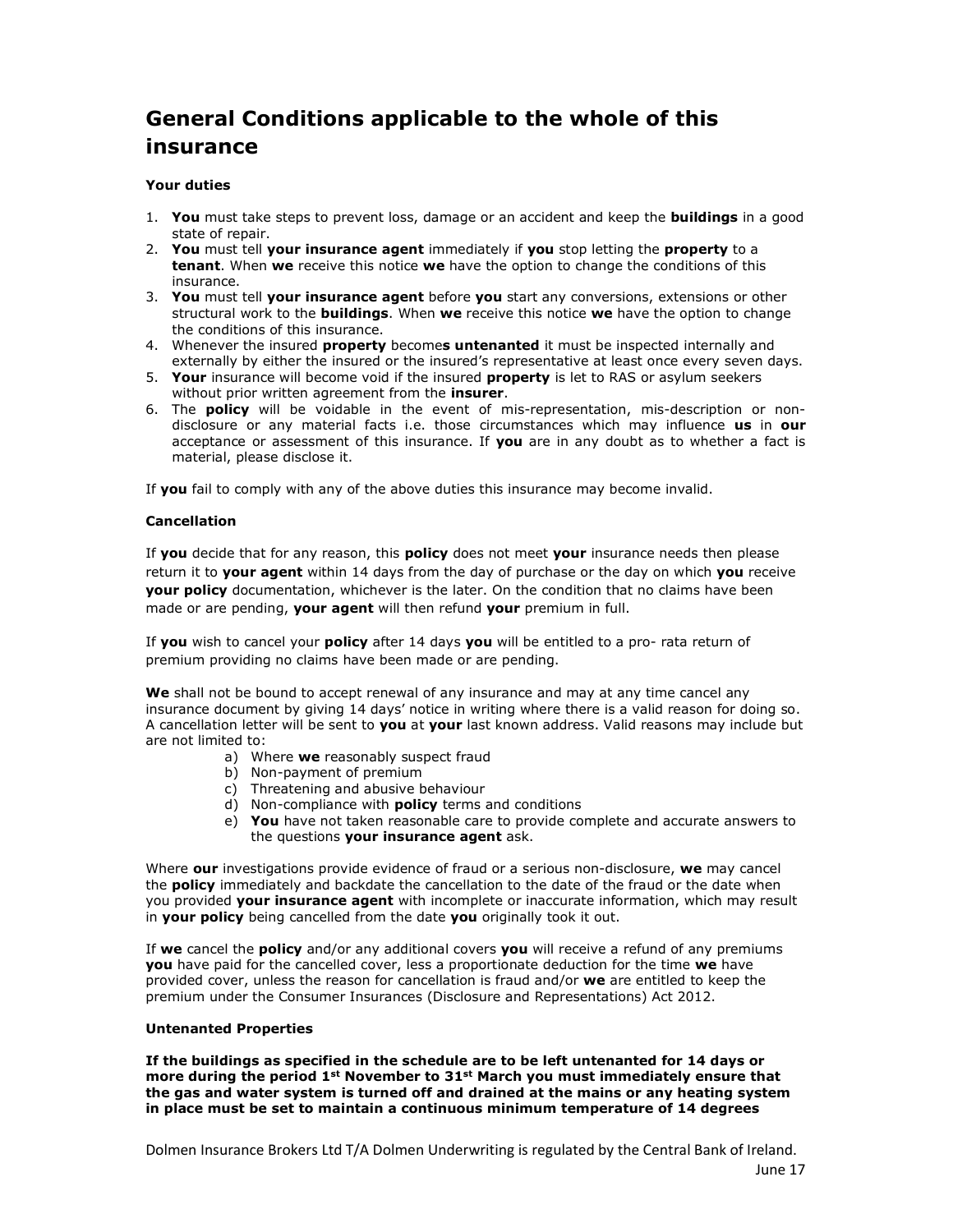Celsius. If you fail to comply with this condition, no claim will be entertained arising from escape of water or oil or frost damage to any fixed water or heating installation or domestic appliance.

#### When the property has been untenanted for 30 consecutive days the policy excess for all sections of cover is increased to €1,000 with the exception of claims for subsidence (€2,500).

If an insured residential **property** is comprised of more than one residential unit then these conditions and exclusions will apply to that unit or part of the insured residential **property** which becomes untenanted.

The inspections referred to in condition 4 above must make sure that:

- water remains turned off at the mains.
- the **property** is inspected internally and externally at least once every seven days by you or your representative and that all mail newspapers flyers and such are removed from the **property** and that the **buildings** and garden of the **property** are maintained in good condition.
- all outside doors are securely locked.
- all ground floor and accessible upper floor windows are securely fastened and any broken windows boarded up and repaired without delay.
- the **buildings** remain free of waste materials and fuel.

If the **property** is broken into or vandalised you must;

- immediately make the **building** safe and secure
- follow the claims procedure set out in this **policy** and
- keep a record of any necessary work carried out.

## General Exclusions applicable to the whole of this insurance

#### a) Radioactive Contamination and Nuclear Assemblies Exclusion

- 1. Loss or destruction of or damage to any property whatsoever, or any loss or expenses whatsoever resulting or arising there from or any consequential loss.
- 2. Any legal liability of whatsoever nature directly or indirectly caused by or contributed to by or arising from:
	- i. Ionising radiations or contamination by radioactivity from any nuclear fuel or from any nuclear waste from the combustion of nuclear fuel.
	- ii. The radioactive, toxic, explosive or other hazardous properties of any explosive nuclear assembly or nuclear component thereof.

#### b) Asbestos Exclusion

This insurance does not cover any loss, damage, cost or expense directly or indirectly arising out of, or related to the use of or exposure to asbestos or materials or products containing asbestos whether or not there is another cause of loss which may have contributed concurrently or in any sequence to a loss.

#### c) War Exclusion

Any loss or damage or liability directly or indirectly occasioned by, happening through or in consequence of war, invasion, acts of foreign enemies, hostilities (whether war be declared or not), civil war, rebellion, revolution, insurrection, military or usurped power, or confiscation or nationalisation or requisition or destruction of or damage to property by or under the order of any government or public or local authority.

#### d) Biological & Chemical Contamination

- 1. Loss or destruction of or damage to any property whatsoever, or any loss or expenses whatsoever resulting or arising there from or any consequential loss.
- 2. Any legal liability of whatsoever nature.
- 3. Death or injury to any person.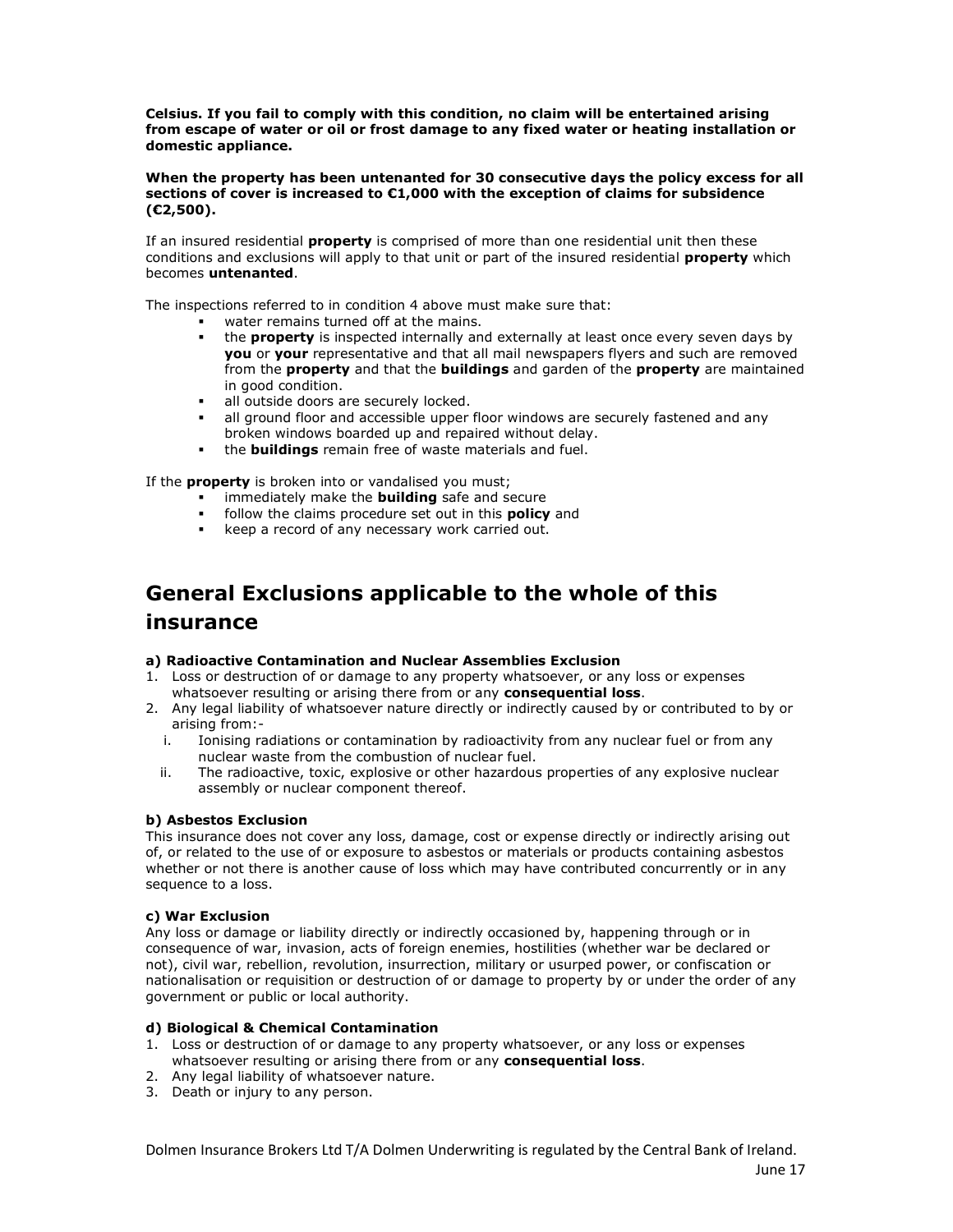Directly or indirectly caused by or contributed to by or arising from Biological or Chemical contamination due to or arising from.

Terrorism; and/or

Steps taken to prevent, suppress, control or reduce the consequences of an actual attempted, threatened, suspected or perceived terrorism.

For the purposes of this exclusion 'terrorism' means any act(s) of any person(s) or organisation(s) involving:

The causing, occasioning or threatening of harm of whatever nature and by whatever means; Putting the public or any section of the public in fear;

In circumstances to conclude that the purpose(s) of the person(s) or organisation(s) concerned are wholly or partly of a political, religious, ideological or similar nature.

#### e) Data Exclusion Clause

We will not pay for

- 1. Loss or destruction of or damage to any property whatsoever, or any loss or expenses whatsoever resulting or arising there from or any consequential loss;
- 2. Any legal liability of whatsoever nature directly or indirectly caused by or contributed to by or arising from
	- computer viruses, erasure or corruption of electronic data
	- the failure of any equipment to correctly recognise the date or change of date

For the purposes of this exclusion 'computer virus' means a corrupting instruction from an unauthorised source that propagates itself via a computer system or network.

#### f) Existing and Deliberate Damage

We will not pay for loss or damage

- occurring before cover starts or arising from an event before cover starts
- caused deliberately by you, anyone working on your behalf or anyone legally on the premises including any tenant

#### g) Consequential loss of any kind or description

Claims Conditions applicable to the whole of this insurance

## IN THE EVENT OF A CLAIM PLEASE CONTACT THE CLAIMS HELPLINE ON 01 8022220

Our 24 hour emergency claim helpline is open 24 hours a day, 365 days a year to provide advice and assistance when **you** need it.

Please call the claims helpline as soon as you can for help and quidance if you have experienced a household emergency that may result in a claim under this **policy**.

Our experienced staff will arrange for approved contractors to secure your home and prevent further loss or damage in the event of an emergency.

You are responsible for paying the contractor. However, if the damage is covered by your policy we will refund this amount less the policy excess.

#### Your duties

In the event of a claim or possible claim under this insurance:

- 1. Check your insurance policy to ensure that the loss or damage that has occurred is covered.
- 2. Call our 24 hour emergency claim helpline service on  $01 8022220$ . We will take details of the claim and where appropriate also arrange for an approved contractor to call out to **your property** to assist you in dealing with the damage that has occurred.
- 3. Provide us with written details of what has happened within 30 days and comply with any other information we may require.

Dolmen Insurance Brokers Ltd T/A Dolmen Underwriting is regulated by the Central Bank of Ireland. June 17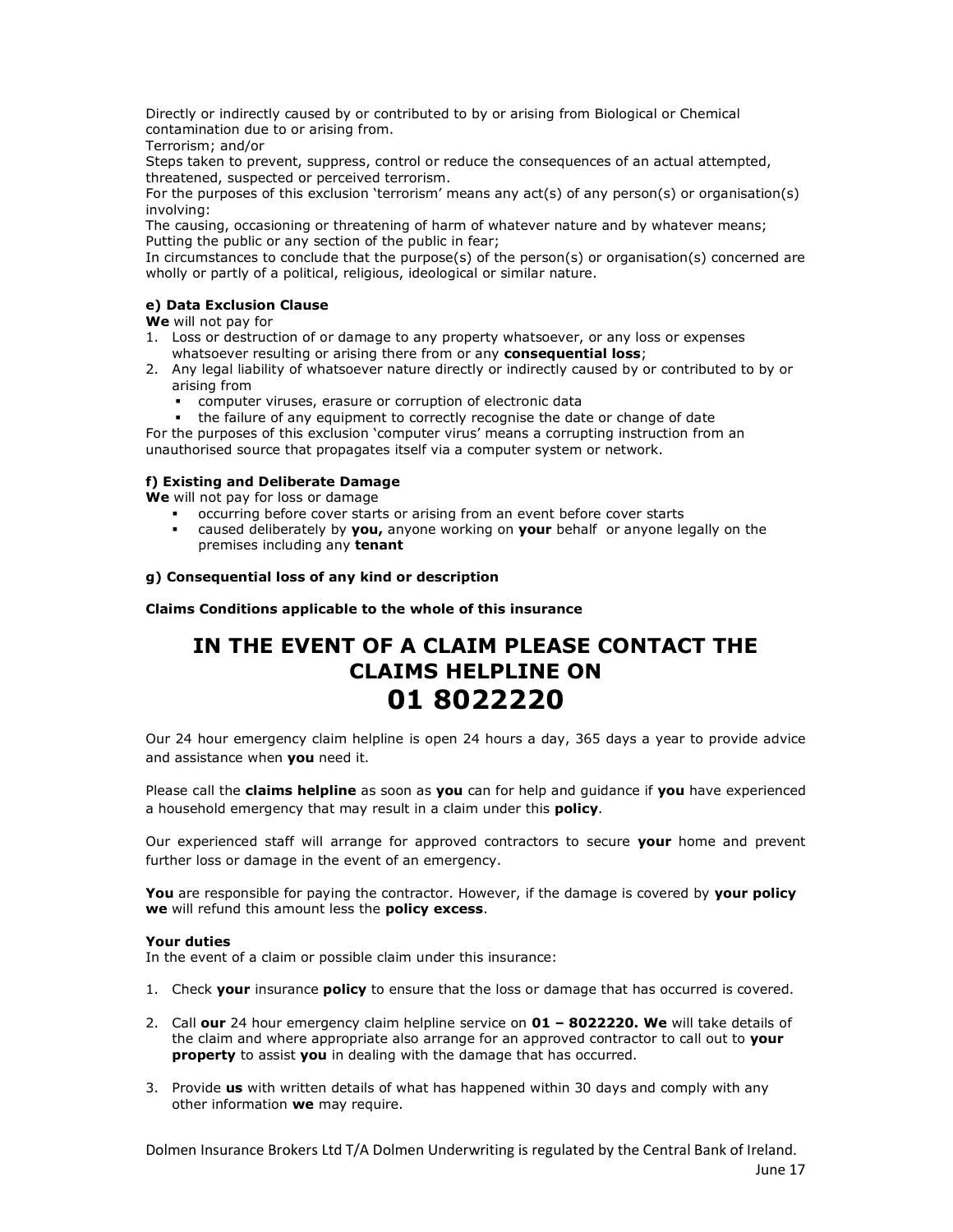- 4. You must immediately forward to your insurance agent, if a claim for liability is made against you, any letter, claim, writ, summons or other legal document you receive.
- 5. You must inform the police as soon as possible following malicious acts, violent disorder, riots or civil commotion, theft, attempted theft or lost property.
- 6. You must not admit liability or offer or agree to settle any claim without our written permission.

#### Please note that failure to comply with the above may result in reduced settlement, the declinature of your claim in part or in its entirety.

#### How we deal with your claim

#### 1. Defence of claims

We may

- take full responsibility for conducting, defending or settling any claim in your name.
- take any action we consider necessary to enforce your rights or our rights under this insurance.

#### 2. Other insurance

We will not pay any claim if any loss, damage or liability covered under this insurance is also covered wholly or in part under any other insurance except in respect of any **excess** beyond the amount which would have been covered under such other insurance had this insurance not been effected.

#### 3. Fraudulent false or exaggerated claims

You must not act in a fraudulent way. If you or anyone acting for you:

• fails to reveal or hides a fact likely to influence whether we accept your proposal, your renewal, or any adjustment to your policy;

• fails to reveal or hides a fact likely to influence the cover we provide:

• makes a statement to us or anyone acting on our behalf, knowing the statement to be false; • sends us or anyone acting on our behalf a document, knowing the document to be forged or false;

• makes a claim under the **policy**, knowing the claim to be false or fraudulent in any way; or

• makes a claim for any loss or damage you caused deliberately or with your knowledge.

If your claim is in any way dishonest or exaggerated, we will not pay any benefit under this policy or return any premium to you and we may cancel your policy immediately and backdate the cancellation to the date of the fraudulent claim. We may also take legal action against you and inform the appropriate authorities.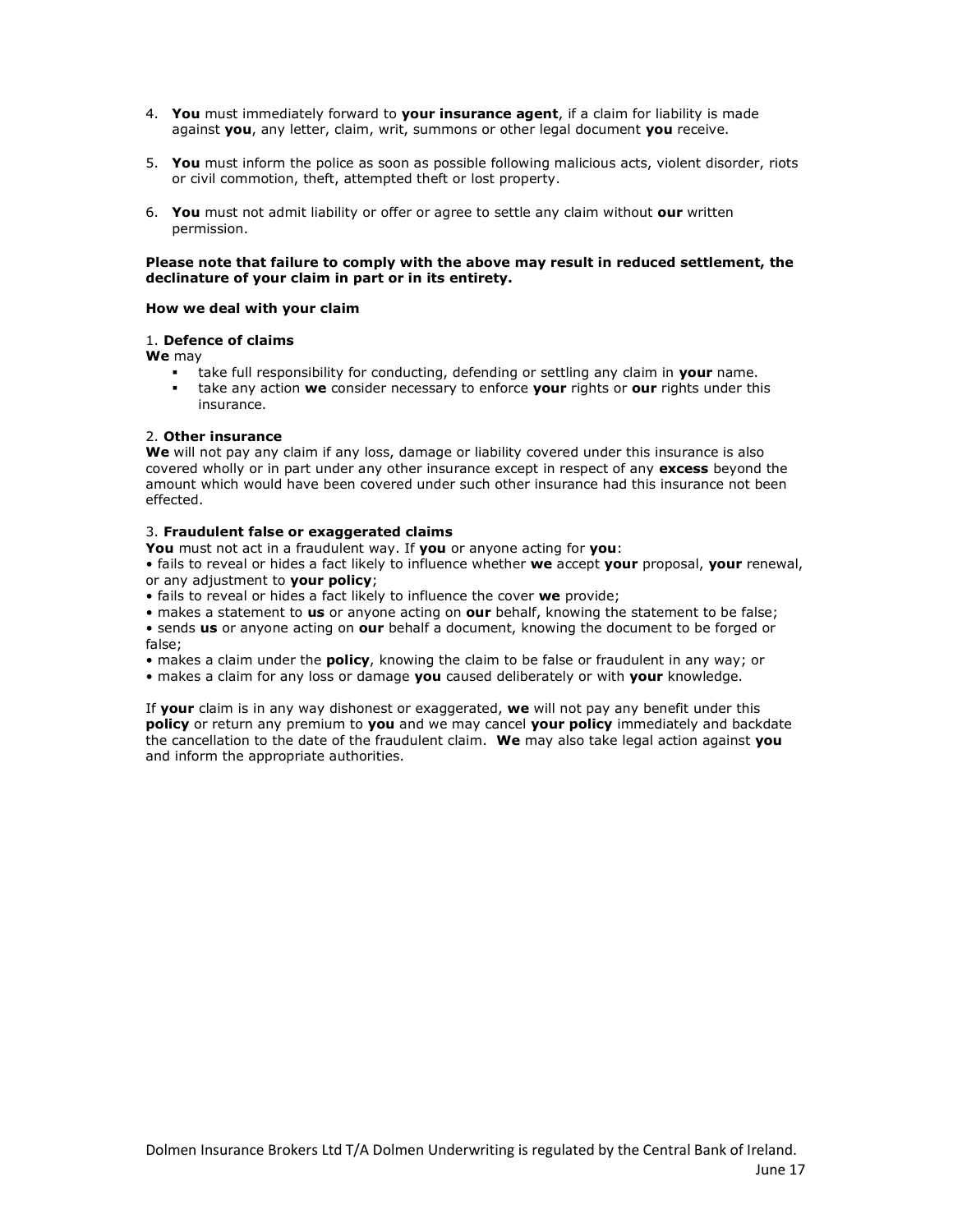## Section 1 - Buildings

| This insurance covers the <b>buildings</b> for loss or<br>We will not pay<br>damage directly caused by<br>1. Fire, smoke, lightning, explosion or<br>a) for smoke damage caused by fireplaces or<br>earthquake<br>smog from agricultural or industrial<br>operations<br>b) the excess shown in your schedule.<br>2. Storm, flood or weight of snow<br>for loss or damage to domestic fixed fuel-oil<br>a)<br>tanks in the open, swimming pools, tennis<br>courts, drives, patios and terraces, gates,<br>fences & hedges<br>the excess shown in your schedule.<br>b)<br>a) for loss or damage to the component or<br>3. Escape of Water or Oil from, or frost<br>damage to, any fixed water or heating<br>appliance from which water or oil escapes<br>installation or domestic appliance.<br>b) for loss or damage caused by wear and<br>tear, rust or gradual deterioration<br>for loss or damage to swimming pools<br>C)<br>d) for loss or damage to walls, ceilings,<br>electrics, decoration and tiles caused by<br>egress of water from shower units and<br>baths<br>e) for loss or damage while the <b>property</b> is<br>not furnished enough to be normally lived in<br>or <i>untenanted</i> for more than 30<br>consecutive days<br>for loss or damage resulting from accidental<br>f)<br>overflow of sanitary ware other than as<br>covered under an accidental damage<br>extension to the <b>policy</b><br>g) for loss or damage caused by faulty<br>workmanship<br>h) loss or damage caused by subsidence,<br>heave or landslip other than as covered<br>under Section 1, peril 8<br>loss or damage caused by the escape of oil<br>i)<br>from an oil tank installed more than<br>10years<br>the first $€1,000$ of every claim.<br>1)<br>for loss or damage while the property is<br>4. Theft or attempted theft caused by<br>a)<br>violent and forcible entry or exit<br>not furnished enough to be normally lived in<br>or <i>untenanted</i> for more than 30<br>consecutive days<br>b) theft or attempted theft by any tenant or<br>person lawfully on the <b>property</b><br>the excess shown in your schedule.<br>C)<br>a) for loss or damage caused by domestic pets<br>5. Collision or impact by any animal,<br>vehicle, aircraft or aerial devices including<br>b) the excess shown in your schedule.<br>b)<br>items dropped from them<br>6. Riot, violent disorder, strike, labour<br>the excess shown in your schedule.<br>a)<br>disturbance, civil commotion<br>7. Malicious damage or vandalism<br>a) for loss or damage while the property is<br>not furnished enough to be normally lived in<br>or <b>untenanted</b> for more than 30<br>consecutive days<br>b) for loss or damage caused directly by the<br>tenant or person lawfully on the property<br>c) for loss or damage to swimming pools,<br>tennis courts, drives, patios and terraces,<br>gates, fences, hedges lawns, trees shrubs, | <b>What is covered</b> | What is not covered |
|---------------------------------------------------------------------------------------------------------------------------------------------------------------------------------------------------------------------------------------------------------------------------------------------------------------------------------------------------------------------------------------------------------------------------------------------------------------------------------------------------------------------------------------------------------------------------------------------------------------------------------------------------------------------------------------------------------------------------------------------------------------------------------------------------------------------------------------------------------------------------------------------------------------------------------------------------------------------------------------------------------------------------------------------------------------------------------------------------------------------------------------------------------------------------------------------------------------------------------------------------------------------------------------------------------------------------------------------------------------------------------------------------------------------------------------------------------------------------------------------------------------------------------------------------------------------------------------------------------------------------------------------------------------------------------------------------------------------------------------------------------------------------------------------------------------------------------------------------------------------------------------------------------------------------------------------------------------------------------------------------------------------------------------------------------------------------------------------------------------------------------------------------------------------------------------------------------------------------------------------------------------------------------------------------------------------------------------------------------------------------------------------------------------------------------------------------------------------------------------------------------------------------------------------------------------------------------------------------------------------------------------------------------------------------------------------------------------------------------------------------------------------------------------------------------------------------------------------------------------------------------------------------------------------------|------------------------|---------------------|
|                                                                                                                                                                                                                                                                                                                                                                                                                                                                                                                                                                                                                                                                                                                                                                                                                                                                                                                                                                                                                                                                                                                                                                                                                                                                                                                                                                                                                                                                                                                                                                                                                                                                                                                                                                                                                                                                                                                                                                                                                                                                                                                                                                                                                                                                                                                                                                                                                                                                                                                                                                                                                                                                                                                                                                                                                                                                                                                           |                        |                     |
|                                                                                                                                                                                                                                                                                                                                                                                                                                                                                                                                                                                                                                                                                                                                                                                                                                                                                                                                                                                                                                                                                                                                                                                                                                                                                                                                                                                                                                                                                                                                                                                                                                                                                                                                                                                                                                                                                                                                                                                                                                                                                                                                                                                                                                                                                                                                                                                                                                                                                                                                                                                                                                                                                                                                                                                                                                                                                                                           |                        |                     |
|                                                                                                                                                                                                                                                                                                                                                                                                                                                                                                                                                                                                                                                                                                                                                                                                                                                                                                                                                                                                                                                                                                                                                                                                                                                                                                                                                                                                                                                                                                                                                                                                                                                                                                                                                                                                                                                                                                                                                                                                                                                                                                                                                                                                                                                                                                                                                                                                                                                                                                                                                                                                                                                                                                                                                                                                                                                                                                                           |                        |                     |
|                                                                                                                                                                                                                                                                                                                                                                                                                                                                                                                                                                                                                                                                                                                                                                                                                                                                                                                                                                                                                                                                                                                                                                                                                                                                                                                                                                                                                                                                                                                                                                                                                                                                                                                                                                                                                                                                                                                                                                                                                                                                                                                                                                                                                                                                                                                                                                                                                                                                                                                                                                                                                                                                                                                                                                                                                                                                                                                           |                        |                     |
|                                                                                                                                                                                                                                                                                                                                                                                                                                                                                                                                                                                                                                                                                                                                                                                                                                                                                                                                                                                                                                                                                                                                                                                                                                                                                                                                                                                                                                                                                                                                                                                                                                                                                                                                                                                                                                                                                                                                                                                                                                                                                                                                                                                                                                                                                                                                                                                                                                                                                                                                                                                                                                                                                                                                                                                                                                                                                                                           |                        |                     |
|                                                                                                                                                                                                                                                                                                                                                                                                                                                                                                                                                                                                                                                                                                                                                                                                                                                                                                                                                                                                                                                                                                                                                                                                                                                                                                                                                                                                                                                                                                                                                                                                                                                                                                                                                                                                                                                                                                                                                                                                                                                                                                                                                                                                                                                                                                                                                                                                                                                                                                                                                                                                                                                                                                                                                                                                                                                                                                                           |                        |                     |
|                                                                                                                                                                                                                                                                                                                                                                                                                                                                                                                                                                                                                                                                                                                                                                                                                                                                                                                                                                                                                                                                                                                                                                                                                                                                                                                                                                                                                                                                                                                                                                                                                                                                                                                                                                                                                                                                                                                                                                                                                                                                                                                                                                                                                                                                                                                                                                                                                                                                                                                                                                                                                                                                                                                                                                                                                                                                                                                           |                        |                     |
|                                                                                                                                                                                                                                                                                                                                                                                                                                                                                                                                                                                                                                                                                                                                                                                                                                                                                                                                                                                                                                                                                                                                                                                                                                                                                                                                                                                                                                                                                                                                                                                                                                                                                                                                                                                                                                                                                                                                                                                                                                                                                                                                                                                                                                                                                                                                                                                                                                                                                                                                                                                                                                                                                                                                                                                                                                                                                                                           |                        |                     |
|                                                                                                                                                                                                                                                                                                                                                                                                                                                                                                                                                                                                                                                                                                                                                                                                                                                                                                                                                                                                                                                                                                                                                                                                                                                                                                                                                                                                                                                                                                                                                                                                                                                                                                                                                                                                                                                                                                                                                                                                                                                                                                                                                                                                                                                                                                                                                                                                                                                                                                                                                                                                                                                                                                                                                                                                                                                                                                                           |                        |                     |
|                                                                                                                                                                                                                                                                                                                                                                                                                                                                                                                                                                                                                                                                                                                                                                                                                                                                                                                                                                                                                                                                                                                                                                                                                                                                                                                                                                                                                                                                                                                                                                                                                                                                                                                                                                                                                                                                                                                                                                                                                                                                                                                                                                                                                                                                                                                                                                                                                                                                                                                                                                                                                                                                                                                                                                                                                                                                                                                           |                        |                     |
|                                                                                                                                                                                                                                                                                                                                                                                                                                                                                                                                                                                                                                                                                                                                                                                                                                                                                                                                                                                                                                                                                                                                                                                                                                                                                                                                                                                                                                                                                                                                                                                                                                                                                                                                                                                                                                                                                                                                                                                                                                                                                                                                                                                                                                                                                                                                                                                                                                                                                                                                                                                                                                                                                                                                                                                                                                                                                                                           |                        |                     |
|                                                                                                                                                                                                                                                                                                                                                                                                                                                                                                                                                                                                                                                                                                                                                                                                                                                                                                                                                                                                                                                                                                                                                                                                                                                                                                                                                                                                                                                                                                                                                                                                                                                                                                                                                                                                                                                                                                                                                                                                                                                                                                                                                                                                                                                                                                                                                                                                                                                                                                                                                                                                                                                                                                                                                                                                                                                                                                                           |                        |                     |
|                                                                                                                                                                                                                                                                                                                                                                                                                                                                                                                                                                                                                                                                                                                                                                                                                                                                                                                                                                                                                                                                                                                                                                                                                                                                                                                                                                                                                                                                                                                                                                                                                                                                                                                                                                                                                                                                                                                                                                                                                                                                                                                                                                                                                                                                                                                                                                                                                                                                                                                                                                                                                                                                                                                                                                                                                                                                                                                           |                        |                     |
|                                                                                                                                                                                                                                                                                                                                                                                                                                                                                                                                                                                                                                                                                                                                                                                                                                                                                                                                                                                                                                                                                                                                                                                                                                                                                                                                                                                                                                                                                                                                                                                                                                                                                                                                                                                                                                                                                                                                                                                                                                                                                                                                                                                                                                                                                                                                                                                                                                                                                                                                                                                                                                                                                                                                                                                                                                                                                                                           |                        |                     |
|                                                                                                                                                                                                                                                                                                                                                                                                                                                                                                                                                                                                                                                                                                                                                                                                                                                                                                                                                                                                                                                                                                                                                                                                                                                                                                                                                                                                                                                                                                                                                                                                                                                                                                                                                                                                                                                                                                                                                                                                                                                                                                                                                                                                                                                                                                                                                                                                                                                                                                                                                                                                                                                                                                                                                                                                                                                                                                                           |                        |                     |
|                                                                                                                                                                                                                                                                                                                                                                                                                                                                                                                                                                                                                                                                                                                                                                                                                                                                                                                                                                                                                                                                                                                                                                                                                                                                                                                                                                                                                                                                                                                                                                                                                                                                                                                                                                                                                                                                                                                                                                                                                                                                                                                                                                                                                                                                                                                                                                                                                                                                                                                                                                                                                                                                                                                                                                                                                                                                                                                           |                        |                     |
|                                                                                                                                                                                                                                                                                                                                                                                                                                                                                                                                                                                                                                                                                                                                                                                                                                                                                                                                                                                                                                                                                                                                                                                                                                                                                                                                                                                                                                                                                                                                                                                                                                                                                                                                                                                                                                                                                                                                                                                                                                                                                                                                                                                                                                                                                                                                                                                                                                                                                                                                                                                                                                                                                                                                                                                                                                                                                                                           |                        |                     |
|                                                                                                                                                                                                                                                                                                                                                                                                                                                                                                                                                                                                                                                                                                                                                                                                                                                                                                                                                                                                                                                                                                                                                                                                                                                                                                                                                                                                                                                                                                                                                                                                                                                                                                                                                                                                                                                                                                                                                                                                                                                                                                                                                                                                                                                                                                                                                                                                                                                                                                                                                                                                                                                                                                                                                                                                                                                                                                                           |                        |                     |
|                                                                                                                                                                                                                                                                                                                                                                                                                                                                                                                                                                                                                                                                                                                                                                                                                                                                                                                                                                                                                                                                                                                                                                                                                                                                                                                                                                                                                                                                                                                                                                                                                                                                                                                                                                                                                                                                                                                                                                                                                                                                                                                                                                                                                                                                                                                                                                                                                                                                                                                                                                                                                                                                                                                                                                                                                                                                                                                           |                        |                     |
|                                                                                                                                                                                                                                                                                                                                                                                                                                                                                                                                                                                                                                                                                                                                                                                                                                                                                                                                                                                                                                                                                                                                                                                                                                                                                                                                                                                                                                                                                                                                                                                                                                                                                                                                                                                                                                                                                                                                                                                                                                                                                                                                                                                                                                                                                                                                                                                                                                                                                                                                                                                                                                                                                                                                                                                                                                                                                                                           |                        |                     |
|                                                                                                                                                                                                                                                                                                                                                                                                                                                                                                                                                                                                                                                                                                                                                                                                                                                                                                                                                                                                                                                                                                                                                                                                                                                                                                                                                                                                                                                                                                                                                                                                                                                                                                                                                                                                                                                                                                                                                                                                                                                                                                                                                                                                                                                                                                                                                                                                                                                                                                                                                                                                                                                                                                                                                                                                                                                                                                                           |                        |                     |
|                                                                                                                                                                                                                                                                                                                                                                                                                                                                                                                                                                                                                                                                                                                                                                                                                                                                                                                                                                                                                                                                                                                                                                                                                                                                                                                                                                                                                                                                                                                                                                                                                                                                                                                                                                                                                                                                                                                                                                                                                                                                                                                                                                                                                                                                                                                                                                                                                                                                                                                                                                                                                                                                                                                                                                                                                                                                                                                           |                        |                     |
|                                                                                                                                                                                                                                                                                                                                                                                                                                                                                                                                                                                                                                                                                                                                                                                                                                                                                                                                                                                                                                                                                                                                                                                                                                                                                                                                                                                                                                                                                                                                                                                                                                                                                                                                                                                                                                                                                                                                                                                                                                                                                                                                                                                                                                                                                                                                                                                                                                                                                                                                                                                                                                                                                                                                                                                                                                                                                                                           |                        |                     |
|                                                                                                                                                                                                                                                                                                                                                                                                                                                                                                                                                                                                                                                                                                                                                                                                                                                                                                                                                                                                                                                                                                                                                                                                                                                                                                                                                                                                                                                                                                                                                                                                                                                                                                                                                                                                                                                                                                                                                                                                                                                                                                                                                                                                                                                                                                                                                                                                                                                                                                                                                                                                                                                                                                                                                                                                                                                                                                                           |                        |                     |
|                                                                                                                                                                                                                                                                                                                                                                                                                                                                                                                                                                                                                                                                                                                                                                                                                                                                                                                                                                                                                                                                                                                                                                                                                                                                                                                                                                                                                                                                                                                                                                                                                                                                                                                                                                                                                                                                                                                                                                                                                                                                                                                                                                                                                                                                                                                                                                                                                                                                                                                                                                                                                                                                                                                                                                                                                                                                                                                           |                        |                     |
|                                                                                                                                                                                                                                                                                                                                                                                                                                                                                                                                                                                                                                                                                                                                                                                                                                                                                                                                                                                                                                                                                                                                                                                                                                                                                                                                                                                                                                                                                                                                                                                                                                                                                                                                                                                                                                                                                                                                                                                                                                                                                                                                                                                                                                                                                                                                                                                                                                                                                                                                                                                                                                                                                                                                                                                                                                                                                                                           |                        |                     |
|                                                                                                                                                                                                                                                                                                                                                                                                                                                                                                                                                                                                                                                                                                                                                                                                                                                                                                                                                                                                                                                                                                                                                                                                                                                                                                                                                                                                                                                                                                                                                                                                                                                                                                                                                                                                                                                                                                                                                                                                                                                                                                                                                                                                                                                                                                                                                                                                                                                                                                                                                                                                                                                                                                                                                                                                                                                                                                                           |                        |                     |
|                                                                                                                                                                                                                                                                                                                                                                                                                                                                                                                                                                                                                                                                                                                                                                                                                                                                                                                                                                                                                                                                                                                                                                                                                                                                                                                                                                                                                                                                                                                                                                                                                                                                                                                                                                                                                                                                                                                                                                                                                                                                                                                                                                                                                                                                                                                                                                                                                                                                                                                                                                                                                                                                                                                                                                                                                                                                                                                           |                        |                     |
|                                                                                                                                                                                                                                                                                                                                                                                                                                                                                                                                                                                                                                                                                                                                                                                                                                                                                                                                                                                                                                                                                                                                                                                                                                                                                                                                                                                                                                                                                                                                                                                                                                                                                                                                                                                                                                                                                                                                                                                                                                                                                                                                                                                                                                                                                                                                                                                                                                                                                                                                                                                                                                                                                                                                                                                                                                                                                                                           |                        |                     |
|                                                                                                                                                                                                                                                                                                                                                                                                                                                                                                                                                                                                                                                                                                                                                                                                                                                                                                                                                                                                                                                                                                                                                                                                                                                                                                                                                                                                                                                                                                                                                                                                                                                                                                                                                                                                                                                                                                                                                                                                                                                                                                                                                                                                                                                                                                                                                                                                                                                                                                                                                                                                                                                                                                                                                                                                                                                                                                                           |                        |                     |
|                                                                                                                                                                                                                                                                                                                                                                                                                                                                                                                                                                                                                                                                                                                                                                                                                                                                                                                                                                                                                                                                                                                                                                                                                                                                                                                                                                                                                                                                                                                                                                                                                                                                                                                                                                                                                                                                                                                                                                                                                                                                                                                                                                                                                                                                                                                                                                                                                                                                                                                                                                                                                                                                                                                                                                                                                                                                                                                           |                        |                     |
|                                                                                                                                                                                                                                                                                                                                                                                                                                                                                                                                                                                                                                                                                                                                                                                                                                                                                                                                                                                                                                                                                                                                                                                                                                                                                                                                                                                                                                                                                                                                                                                                                                                                                                                                                                                                                                                                                                                                                                                                                                                                                                                                                                                                                                                                                                                                                                                                                                                                                                                                                                                                                                                                                                                                                                                                                                                                                                                           |                        |                     |
|                                                                                                                                                                                                                                                                                                                                                                                                                                                                                                                                                                                                                                                                                                                                                                                                                                                                                                                                                                                                                                                                                                                                                                                                                                                                                                                                                                                                                                                                                                                                                                                                                                                                                                                                                                                                                                                                                                                                                                                                                                                                                                                                                                                                                                                                                                                                                                                                                                                                                                                                                                                                                                                                                                                                                                                                                                                                                                                           |                        |                     |
|                                                                                                                                                                                                                                                                                                                                                                                                                                                                                                                                                                                                                                                                                                                                                                                                                                                                                                                                                                                                                                                                                                                                                                                                                                                                                                                                                                                                                                                                                                                                                                                                                                                                                                                                                                                                                                                                                                                                                                                                                                                                                                                                                                                                                                                                                                                                                                                                                                                                                                                                                                                                                                                                                                                                                                                                                                                                                                                           |                        |                     |
|                                                                                                                                                                                                                                                                                                                                                                                                                                                                                                                                                                                                                                                                                                                                                                                                                                                                                                                                                                                                                                                                                                                                                                                                                                                                                                                                                                                                                                                                                                                                                                                                                                                                                                                                                                                                                                                                                                                                                                                                                                                                                                                                                                                                                                                                                                                                                                                                                                                                                                                                                                                                                                                                                                                                                                                                                                                                                                                           |                        |                     |
|                                                                                                                                                                                                                                                                                                                                                                                                                                                                                                                                                                                                                                                                                                                                                                                                                                                                                                                                                                                                                                                                                                                                                                                                                                                                                                                                                                                                                                                                                                                                                                                                                                                                                                                                                                                                                                                                                                                                                                                                                                                                                                                                                                                                                                                                                                                                                                                                                                                                                                                                                                                                                                                                                                                                                                                                                                                                                                                           |                        |                     |
|                                                                                                                                                                                                                                                                                                                                                                                                                                                                                                                                                                                                                                                                                                                                                                                                                                                                                                                                                                                                                                                                                                                                                                                                                                                                                                                                                                                                                                                                                                                                                                                                                                                                                                                                                                                                                                                                                                                                                                                                                                                                                                                                                                                                                                                                                                                                                                                                                                                                                                                                                                                                                                                                                                                                                                                                                                                                                                                           |                        |                     |
|                                                                                                                                                                                                                                                                                                                                                                                                                                                                                                                                                                                                                                                                                                                                                                                                                                                                                                                                                                                                                                                                                                                                                                                                                                                                                                                                                                                                                                                                                                                                                                                                                                                                                                                                                                                                                                                                                                                                                                                                                                                                                                                                                                                                                                                                                                                                                                                                                                                                                                                                                                                                                                                                                                                                                                                                                                                                                                                           |                        |                     |
|                                                                                                                                                                                                                                                                                                                                                                                                                                                                                                                                                                                                                                                                                                                                                                                                                                                                                                                                                                                                                                                                                                                                                                                                                                                                                                                                                                                                                                                                                                                                                                                                                                                                                                                                                                                                                                                                                                                                                                                                                                                                                                                                                                                                                                                                                                                                                                                                                                                                                                                                                                                                                                                                                                                                                                                                                                                                                                                           |                        |                     |
|                                                                                                                                                                                                                                                                                                                                                                                                                                                                                                                                                                                                                                                                                                                                                                                                                                                                                                                                                                                                                                                                                                                                                                                                                                                                                                                                                                                                                                                                                                                                                                                                                                                                                                                                                                                                                                                                                                                                                                                                                                                                                                                                                                                                                                                                                                                                                                                                                                                                                                                                                                                                                                                                                                                                                                                                                                                                                                                           |                        |                     |
|                                                                                                                                                                                                                                                                                                                                                                                                                                                                                                                                                                                                                                                                                                                                                                                                                                                                                                                                                                                                                                                                                                                                                                                                                                                                                                                                                                                                                                                                                                                                                                                                                                                                                                                                                                                                                                                                                                                                                                                                                                                                                                                                                                                                                                                                                                                                                                                                                                                                                                                                                                                                                                                                                                                                                                                                                                                                                                                           |                        |                     |
|                                                                                                                                                                                                                                                                                                                                                                                                                                                                                                                                                                                                                                                                                                                                                                                                                                                                                                                                                                                                                                                                                                                                                                                                                                                                                                                                                                                                                                                                                                                                                                                                                                                                                                                                                                                                                                                                                                                                                                                                                                                                                                                                                                                                                                                                                                                                                                                                                                                                                                                                                                                                                                                                                                                                                                                                                                                                                                                           |                        |                     |
|                                                                                                                                                                                                                                                                                                                                                                                                                                                                                                                                                                                                                                                                                                                                                                                                                                                                                                                                                                                                                                                                                                                                                                                                                                                                                                                                                                                                                                                                                                                                                                                                                                                                                                                                                                                                                                                                                                                                                                                                                                                                                                                                                                                                                                                                                                                                                                                                                                                                                                                                                                                                                                                                                                                                                                                                                                                                                                                           |                        |                     |
|                                                                                                                                                                                                                                                                                                                                                                                                                                                                                                                                                                                                                                                                                                                                                                                                                                                                                                                                                                                                                                                                                                                                                                                                                                                                                                                                                                                                                                                                                                                                                                                                                                                                                                                                                                                                                                                                                                                                                                                                                                                                                                                                                                                                                                                                                                                                                                                                                                                                                                                                                                                                                                                                                                                                                                                                                                                                                                                           |                        |                     |
|                                                                                                                                                                                                                                                                                                                                                                                                                                                                                                                                                                                                                                                                                                                                                                                                                                                                                                                                                                                                                                                                                                                                                                                                                                                                                                                                                                                                                                                                                                                                                                                                                                                                                                                                                                                                                                                                                                                                                                                                                                                                                                                                                                                                                                                                                                                                                                                                                                                                                                                                                                                                                                                                                                                                                                                                                                                                                                                           |                        |                     |
|                                                                                                                                                                                                                                                                                                                                                                                                                                                                                                                                                                                                                                                                                                                                                                                                                                                                                                                                                                                                                                                                                                                                                                                                                                                                                                                                                                                                                                                                                                                                                                                                                                                                                                                                                                                                                                                                                                                                                                                                                                                                                                                                                                                                                                                                                                                                                                                                                                                                                                                                                                                                                                                                                                                                                                                                                                                                                                                           |                        |                     |
|                                                                                                                                                                                                                                                                                                                                                                                                                                                                                                                                                                                                                                                                                                                                                                                                                                                                                                                                                                                                                                                                                                                                                                                                                                                                                                                                                                                                                                                                                                                                                                                                                                                                                                                                                                                                                                                                                                                                                                                                                                                                                                                                                                                                                                                                                                                                                                                                                                                                                                                                                                                                                                                                                                                                                                                                                                                                                                                           |                        |                     |
|                                                                                                                                                                                                                                                                                                                                                                                                                                                                                                                                                                                                                                                                                                                                                                                                                                                                                                                                                                                                                                                                                                                                                                                                                                                                                                                                                                                                                                                                                                                                                                                                                                                                                                                                                                                                                                                                                                                                                                                                                                                                                                                                                                                                                                                                                                                                                                                                                                                                                                                                                                                                                                                                                                                                                                                                                                                                                                                           |                        |                     |
|                                                                                                                                                                                                                                                                                                                                                                                                                                                                                                                                                                                                                                                                                                                                                                                                                                                                                                                                                                                                                                                                                                                                                                                                                                                                                                                                                                                                                                                                                                                                                                                                                                                                                                                                                                                                                                                                                                                                                                                                                                                                                                                                                                                                                                                                                                                                                                                                                                                                                                                                                                                                                                                                                                                                                                                                                                                                                                                           |                        |                     |
|                                                                                                                                                                                                                                                                                                                                                                                                                                                                                                                                                                                                                                                                                                                                                                                                                                                                                                                                                                                                                                                                                                                                                                                                                                                                                                                                                                                                                                                                                                                                                                                                                                                                                                                                                                                                                                                                                                                                                                                                                                                                                                                                                                                                                                                                                                                                                                                                                                                                                                                                                                                                                                                                                                                                                                                                                                                                                                                           |                        |                     |
|                                                                                                                                                                                                                                                                                                                                                                                                                                                                                                                                                                                                                                                                                                                                                                                                                                                                                                                                                                                                                                                                                                                                                                                                                                                                                                                                                                                                                                                                                                                                                                                                                                                                                                                                                                                                                                                                                                                                                                                                                                                                                                                                                                                                                                                                                                                                                                                                                                                                                                                                                                                                                                                                                                                                                                                                                                                                                                                           |                        |                     |
|                                                                                                                                                                                                                                                                                                                                                                                                                                                                                                                                                                                                                                                                                                                                                                                                                                                                                                                                                                                                                                                                                                                                                                                                                                                                                                                                                                                                                                                                                                                                                                                                                                                                                                                                                                                                                                                                                                                                                                                                                                                                                                                                                                                                                                                                                                                                                                                                                                                                                                                                                                                                                                                                                                                                                                                                                                                                                                                           |                        |                     |
|                                                                                                                                                                                                                                                                                                                                                                                                                                                                                                                                                                                                                                                                                                                                                                                                                                                                                                                                                                                                                                                                                                                                                                                                                                                                                                                                                                                                                                                                                                                                                                                                                                                                                                                                                                                                                                                                                                                                                                                                                                                                                                                                                                                                                                                                                                                                                                                                                                                                                                                                                                                                                                                                                                                                                                                                                                                                                                                           |                        |                     |
|                                                                                                                                                                                                                                                                                                                                                                                                                                                                                                                                                                                                                                                                                                                                                                                                                                                                                                                                                                                                                                                                                                                                                                                                                                                                                                                                                                                                                                                                                                                                                                                                                                                                                                                                                                                                                                                                                                                                                                                                                                                                                                                                                                                                                                                                                                                                                                                                                                                                                                                                                                                                                                                                                                                                                                                                                                                                                                                           |                        |                     |
|                                                                                                                                                                                                                                                                                                                                                                                                                                                                                                                                                                                                                                                                                                                                                                                                                                                                                                                                                                                                                                                                                                                                                                                                                                                                                                                                                                                                                                                                                                                                                                                                                                                                                                                                                                                                                                                                                                                                                                                                                                                                                                                                                                                                                                                                                                                                                                                                                                                                                                                                                                                                                                                                                                                                                                                                                                                                                                                           |                        |                     |
|                                                                                                                                                                                                                                                                                                                                                                                                                                                                                                                                                                                                                                                                                                                                                                                                                                                                                                                                                                                                                                                                                                                                                                                                                                                                                                                                                                                                                                                                                                                                                                                                                                                                                                                                                                                                                                                                                                                                                                                                                                                                                                                                                                                                                                                                                                                                                                                                                                                                                                                                                                                                                                                                                                                                                                                                                                                                                                                           |                        |                     |
|                                                                                                                                                                                                                                                                                                                                                                                                                                                                                                                                                                                                                                                                                                                                                                                                                                                                                                                                                                                                                                                                                                                                                                                                                                                                                                                                                                                                                                                                                                                                                                                                                                                                                                                                                                                                                                                                                                                                                                                                                                                                                                                                                                                                                                                                                                                                                                                                                                                                                                                                                                                                                                                                                                                                                                                                                                                                                                                           |                        |                     |
|                                                                                                                                                                                                                                                                                                                                                                                                                                                                                                                                                                                                                                                                                                                                                                                                                                                                                                                                                                                                                                                                                                                                                                                                                                                                                                                                                                                                                                                                                                                                                                                                                                                                                                                                                                                                                                                                                                                                                                                                                                                                                                                                                                                                                                                                                                                                                                                                                                                                                                                                                                                                                                                                                                                                                                                                                                                                                                                           |                        |                     |
|                                                                                                                                                                                                                                                                                                                                                                                                                                                                                                                                                                                                                                                                                                                                                                                                                                                                                                                                                                                                                                                                                                                                                                                                                                                                                                                                                                                                                                                                                                                                                                                                                                                                                                                                                                                                                                                                                                                                                                                                                                                                                                                                                                                                                                                                                                                                                                                                                                                                                                                                                                                                                                                                                                                                                                                                                                                                                                                           |                        |                     |
|                                                                                                                                                                                                                                                                                                                                                                                                                                                                                                                                                                                                                                                                                                                                                                                                                                                                                                                                                                                                                                                                                                                                                                                                                                                                                                                                                                                                                                                                                                                                                                                                                                                                                                                                                                                                                                                                                                                                                                                                                                                                                                                                                                                                                                                                                                                                                                                                                                                                                                                                                                                                                                                                                                                                                                                                                                                                                                                           |                        |                     |
|                                                                                                                                                                                                                                                                                                                                                                                                                                                                                                                                                                                                                                                                                                                                                                                                                                                                                                                                                                                                                                                                                                                                                                                                                                                                                                                                                                                                                                                                                                                                                                                                                                                                                                                                                                                                                                                                                                                                                                                                                                                                                                                                                                                                                                                                                                                                                                                                                                                                                                                                                                                                                                                                                                                                                                                                                                                                                                                           |                        | plants & walls      |
| d) d) the excess shown in your schedule.                                                                                                                                                                                                                                                                                                                                                                                                                                                                                                                                                                                                                                                                                                                                                                                                                                                                                                                                                                                                                                                                                                                                                                                                                                                                                                                                                                                                                                                                                                                                                                                                                                                                                                                                                                                                                                                                                                                                                                                                                                                                                                                                                                                                                                                                                                                                                                                                                                                                                                                                                                                                                                                                                                                                                                                                                                                                                  |                        |                     |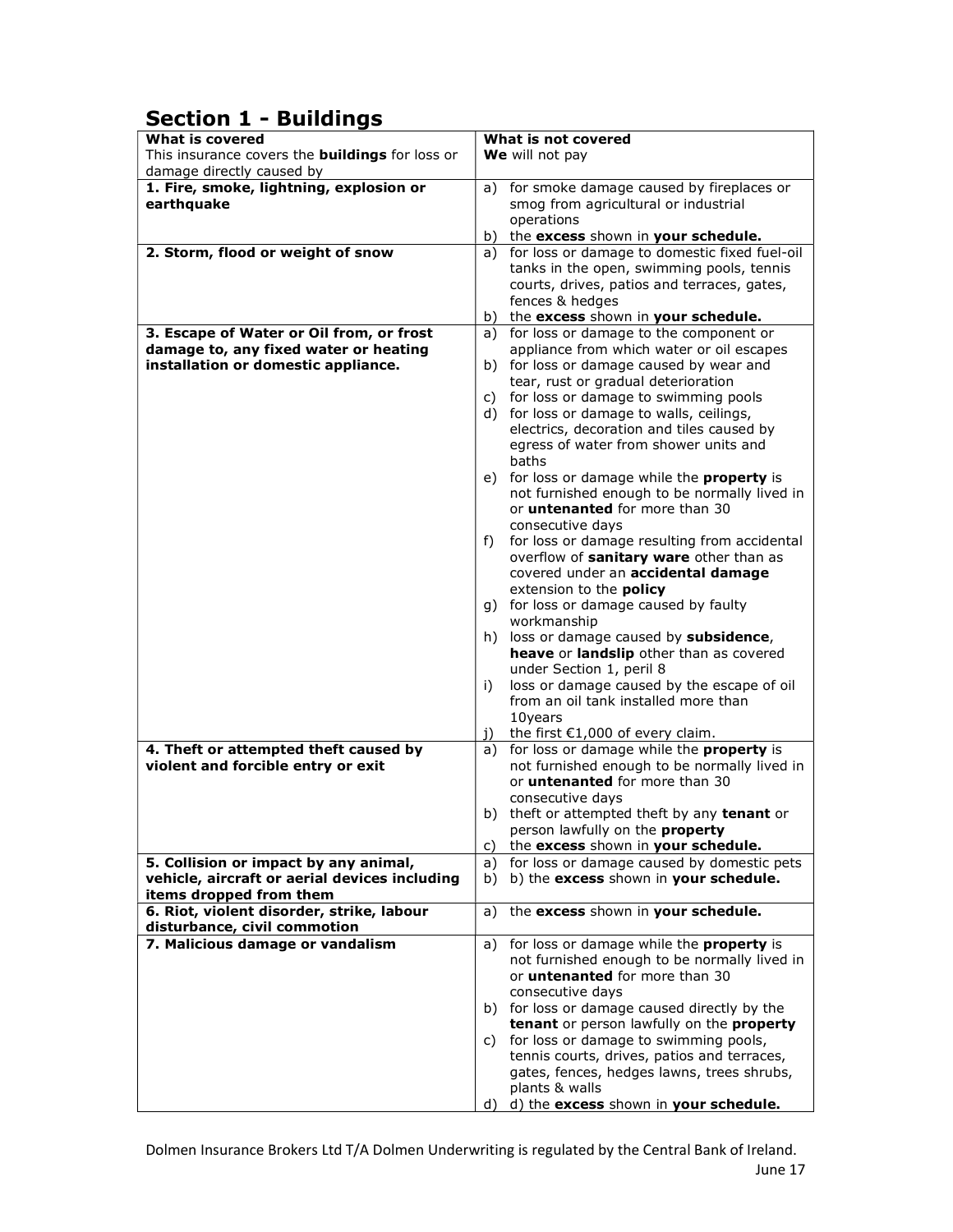## Section 1 - Buildings (continued)

| <b>What is covered</b>                                 | What is not covered                                    |
|--------------------------------------------------------|--------------------------------------------------------|
| This insurance covers the <b>buildings</b> for loss or | We will not pay                                        |
| damage directly caused by                              |                                                        |
| 8. Subsidence or heave of the site upon                | for loss or damage to domestic fixed fuel-oil<br>a)    |
|                                                        |                                                        |
| which the buildings stand or landslip                  | tanks, swimming pools, tennis courts,                  |
|                                                        | drives, patios and terraces, walls, gates and          |
|                                                        | fences unless the private dwelling is also             |
|                                                        | affected at the same time by the same                  |
|                                                        | event                                                  |
|                                                        | b) for loss or damage to solid floors unless the       |
|                                                        | walls of the private dwelling are damaged at           |
|                                                        | the same time by the same event                        |
|                                                        |                                                        |
|                                                        | c) for loss or damage arising from faulty              |
|                                                        | design, specification, workmanship or                  |
|                                                        | materials                                              |
|                                                        | d) for loss or damage which compensation has           |
|                                                        | been provided for or would have been but               |
|                                                        | for the existence of this insurance under              |
|                                                        | any contract or a quarantee or by law                  |
|                                                        | e) the first €2500 of every claim                      |
|                                                        | for loss or damage caused by coastal<br>f)             |
|                                                        | erosion                                                |
|                                                        |                                                        |
|                                                        | g) for loss or damage whilst the <b>buildings</b> are  |
|                                                        | undergoing any structural repairs,                     |
|                                                        | alterations or extensions                              |
|                                                        | h) for damage caused by bedding down of new            |
|                                                        | structures of settlement of newly made up              |
|                                                        | ground                                                 |
|                                                        | loss or damage to <b>buildings</b> caused by the<br>i) |
|                                                        | action of chemicals, or by any chemical                |
|                                                        | reaction with any material which forms part            |
|                                                        | of the <b>buildings</b> .                              |
|                                                        | the cost of any experts or contractors you<br>i)       |
|                                                        |                                                        |
|                                                        | appoint without our express consent other              |
|                                                        | than those carrying out emergency repairs.             |
|                                                        | k) any damage caused by the presence of                |
|                                                        | Pyrite in the building materials.                      |
| 9. Falling trees, telegraph poles or lamp-             | a) for loss or damage caused by trees being            |
| posts                                                  | cut down or cut back within the premises               |
|                                                        | b) for loss or damage to gates and fences              |
|                                                        | unless the main building is affected by the            |
|                                                        | same event                                             |
|                                                        | the excess shown in your schedule.<br>C)               |
|                                                        |                                                        |

#### Additional Benefits

| What is covered                                                                         | What is not covered                                                                                |
|-----------------------------------------------------------------------------------------|----------------------------------------------------------------------------------------------------|
| This insurance also covers                                                              | We will not pay                                                                                    |
| 10. Accidental Damage to fixed glass and<br>sanitary ware.                              | a) for loss or damage while the <b>property</b> is<br>not furnished enough to be normally lived in |
| The cost of repairing accidental damage to<br>fixed glass and double glazing (including | or <b>untenanted</b> for more than 30<br>consecutive days                                          |
| the cost of replacing frames)<br>sanitary ware                                          | loss or damage caused by chipping, denting<br>b)<br>or scratching.                                 |
| ceramic hobs<br>٠<br>all forming part of the <b>buildings</b>                           | loss or damage to ceramic hobs in free-<br>C)<br>standing cookers.                                 |
|                                                                                         | the excess shown in your schedule<br>d)                                                            |

Dolmen Insurance Brokers Ltd T/A Dolmen Underwriting is regulated by the Central Bank of Ireland. June 17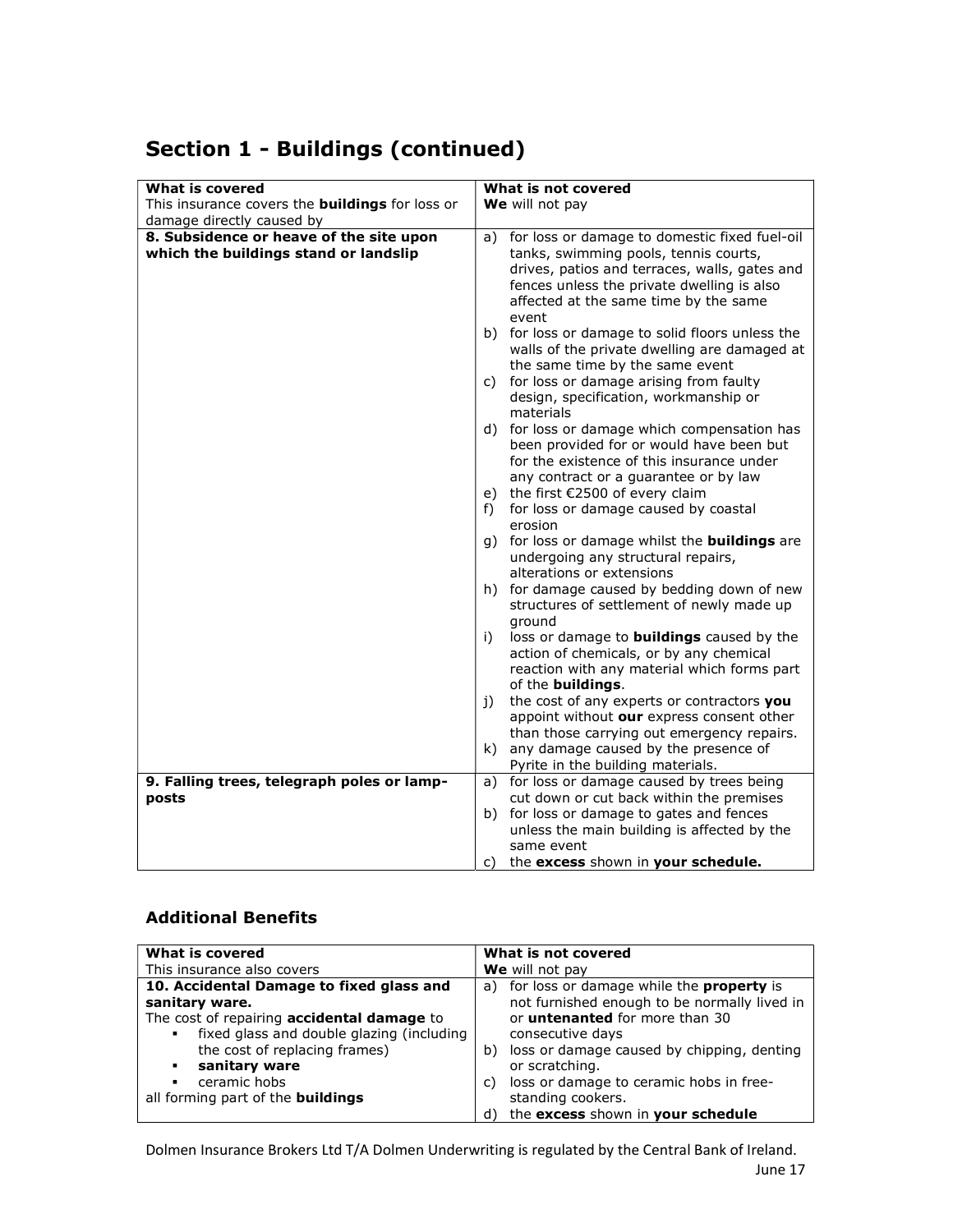## Section 1 - Buildings (continued)

| <b>What is covered</b>                                                                       | What is not covered                                                                     |
|----------------------------------------------------------------------------------------------|-----------------------------------------------------------------------------------------|
| This insurance also covers                                                                   | We will not pay                                                                         |
| 11. Accidental Damage to underground<br>services.                                            | a) for loss or damage due to wear and tear,<br>rust or any gradually operating cause or |
| The cost of repairing accidental damage to                                                   | frost                                                                                   |
| domestic oil pipes                                                                           | b) for loss or damage caused by faulty                                                  |
| underground water-supply pipes<br>٠                                                          | materials, design, workmanship, or as a                                                 |
| underground sewers, drains and septic<br>٠                                                   | consequence of any alterations, renovations                                             |
| tanks                                                                                        | or repairs                                                                              |
| underground gas pipes<br>٠                                                                   | the excess shown in your schedule.<br>C)                                                |
| underground cables<br>٠                                                                      |                                                                                         |
| which you are legally responsible for                                                        |                                                                                         |
| 12. Loss of rent                                                                             | any amount over 10% of the sum insured<br>a)                                            |
| Loss of rent due to you which you are unable<br>to recover and / or additional costs of      | shown on the schedule for the buildings                                                 |
| alternative accommodation for your tenant,                                                   | b) losses incurred in any period exceeding 24<br>months from the date that the property |
| which you have to pay for as a result of the                                                 | became uninhabitable.                                                                   |
| <b>buildings</b> becoming uninhabitable following                                            | c) loss or damage where a valid claim has not                                           |
| loss or damage caused by any of the perils                                                   | been accepted by us under Section 1, 1-9.                                               |
| listed in Section 1, 1-9 of this policy                                                      |                                                                                         |
| 13. Removal of Debris                                                                        | any expenses for preparing a claim or an<br>a)                                          |
| Expenses you have to pay and which we have                                                   | estimate of loss or damage                                                              |
| agreed in writing for                                                                        | any costs if Government or local authority<br>b)                                        |
| architects', surveyors', consulting                                                          | requirements have been served on you                                                    |
| engineers' and legal fees                                                                    | before the loss or damage.                                                              |
| the cost of removing debris and making<br>٠                                                  |                                                                                         |
| safe the building<br>costs you have to pay in order to<br>٠                                  |                                                                                         |
| comply with any Government or local                                                          |                                                                                         |
| authority requirements following loss or                                                     |                                                                                         |
| damage to the <b>buildings</b> which is                                                      |                                                                                         |
| covered under Section 1, 1-9 of this                                                         |                                                                                         |
| policy                                                                                       |                                                                                         |
| 14. Fire Brigade Charges                                                                     | more than $€1,500$ in any period of<br>a)                                               |
| We will pay the cost of the charges made on                                                  | insurance. If you claim for such loss under                                             |
| you by a Local Authority in accordance with the                                              | Sections 1 and 2, we will not pay more than                                             |
| Fire Service Act 1981 for Fire Brigade                                                       | €1,500 in total.                                                                        |
| attendance as the result of any incident<br>involving fire affecting the <b>buildings</b> in |                                                                                         |
| circumstance which give rise to a valid claim                                                |                                                                                         |
| under this <b>policy</b>                                                                     |                                                                                         |
| 15. Sale of property                                                                         | if the <b>buildings</b> are insured under any<br>a)                                     |
| Anyone buying the <b>property</b> will have the                                              | other insurance.                                                                        |
| benefit of Section 1 until the sale is completed                                             |                                                                                         |
| or the insurance ends, whichever is sooner                                                   |                                                                                         |
| 16. Door Locks                                                                               | for theft of keys not reported to the Police.<br>a)                                     |
| We will pay up to $\epsilon$ 750 in respect of                                               |                                                                                         |
| replacement locks for external doors to the                                                  |                                                                                         |
| <b>buildings</b> if your keys are stolen or lost.<br>17. Trace and Access                    | loss or damage to the apparatus from which<br>a)                                        |
| We will pay up to $\epsilon$ 2,500 in order to locate the                                    | water or oil has escaped.                                                               |
| source and subsequent making good of damage                                                  |                                                                                         |
| and including any resultant meter charges,                                                   |                                                                                         |
| following loss or damage for which a successful                                              |                                                                                         |
| claim has been made under section 1, peril 3 or                                              |                                                                                         |
| peril 11 of this policy.                                                                     |                                                                                         |
| 18. Basic landlord contents                                                                  |                                                                                         |
| We will pay up to $$5,000$ for damage caused by                                              |                                                                                         |
| perils 1 to 8 under Section 1 to carpets,                                                    |                                                                                         |
| curtains, blinds and white goods left in the                                                 |                                                                                         |
| property for the use of the tenant(s)                                                        |                                                                                         |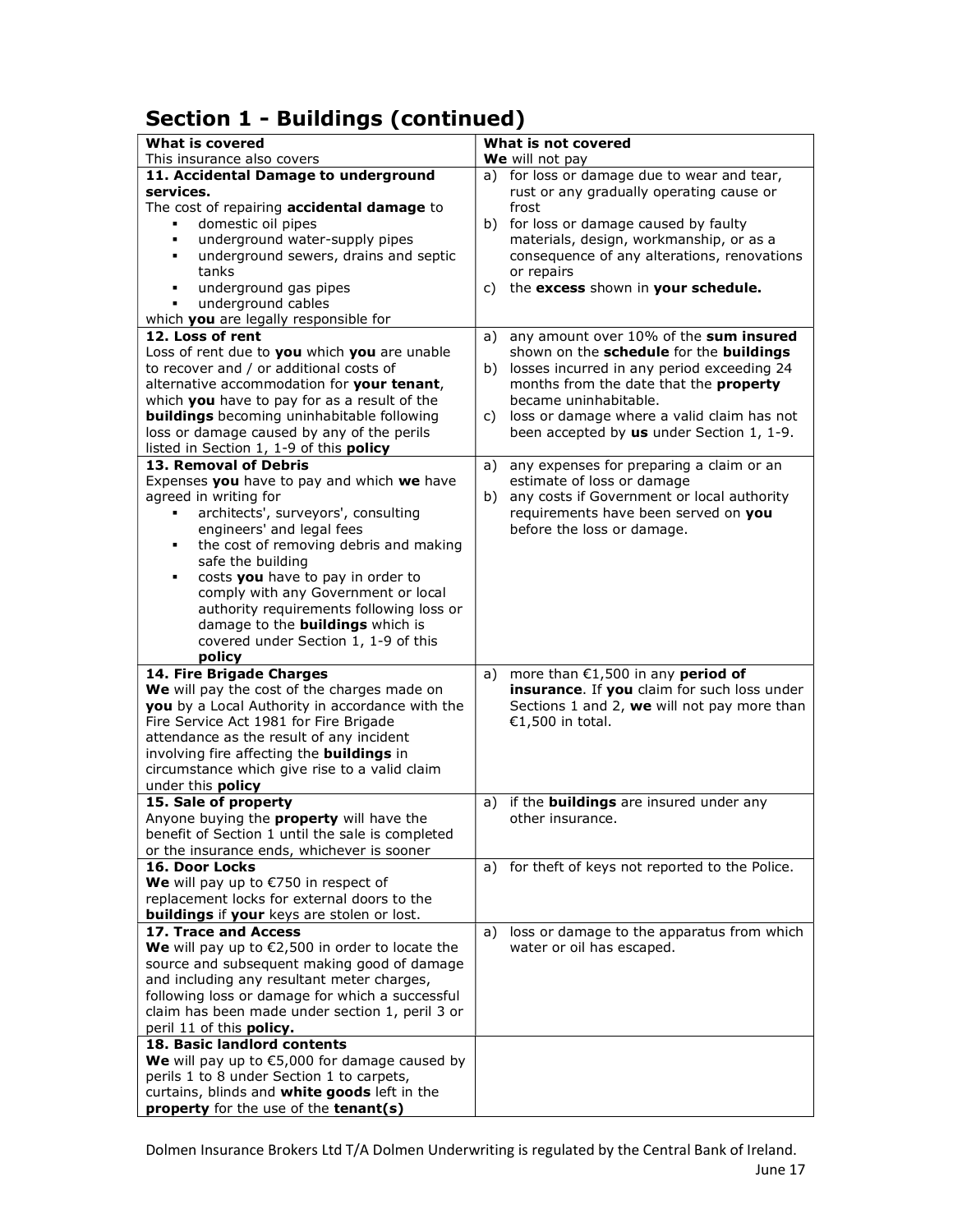#### ADDITIONAL COVER – only applicable if shown as being covered on your schedule

| What is covered                                                                            | What is not covered                                                                                           |
|--------------------------------------------------------------------------------------------|---------------------------------------------------------------------------------------------------------------|
| This insurance covers the <b>buildings</b> for loss or<br>damage directly caused by        | We will not pay                                                                                               |
| 19. Accidental Damage to the buildings in<br>addition to the perils listed in paragraphs 1 | a)<br>loss or damage caused by <b>uninsurable</b><br>risks                                                    |
| to 9 of this section                                                                       | loss or damage caused by domestic pets<br>b)                                                                  |
|                                                                                            | loss or damage whilst the <b>buildings</b> are<br>C)<br><b>untenanted</b> for 30 consecutive days or<br>more. |
|                                                                                            | the cost of normal maintenance<br>d)                                                                          |
|                                                                                            | loss or damage caused by wet or dry rot;<br>e)<br>faulty workmanship or design                                |
|                                                                                            | f)<br>loss or damage as a result of any building<br>alterations, renovations or repairs                       |
|                                                                                            | loss or damage if previously specifically<br>g)<br>excluded from cover                                        |
|                                                                                            | loss or damage caused by scratching<br>h)                                                                     |
|                                                                                            | i)<br>loss or damage to brittle articles                                                                      |
|                                                                                            | j)<br>loss or damage as a result of ingress of<br>water                                                       |
|                                                                                            | the excess shown in your schedule.<br>k)                                                                      |

#### Basis of claims settlement

If your claim for loss or damage is covered under Section 1, we will pay the full cost of repair, replacement or reinstatement as long as the **buildings** are maintained in a good state of repair.

In respect of any claim made under this **policy our** liability will:

- Not exceed the proportion that the  $sum(s)$  insured bears to the full cost of reconstruction of the property as stated in the schedule.
- Not exceed the sum insured for the property as stated in the schedule.

It is your responsibility to ensure that at all times the **building sum insured** reflects the total cost of reinstatement and associated fees. Where the premium is rated on the number of bedrooms this condition is automatically satisfied.

If the **buildings** have not been maintained in a good state of repair we will make a deduction for wear tear or gradual deterioration.

We will not pay for the cost of replacing or repairing any undamaged items or part(s) of items forming part of a set, suite or carpet or other article of a uniform nature, colour or design where the remaining item or items are still usable and the loss or damage occurs:

- Within a clearly identifiable area or to a specific part
- **Replacements cannot be matched.**

We will not reduce the sum insured under section one after we have paid a claim as long as vou agree to carry out our recommendations to prevent further loss or damage.

#### Please refer to page 8 for details of how to make a claim.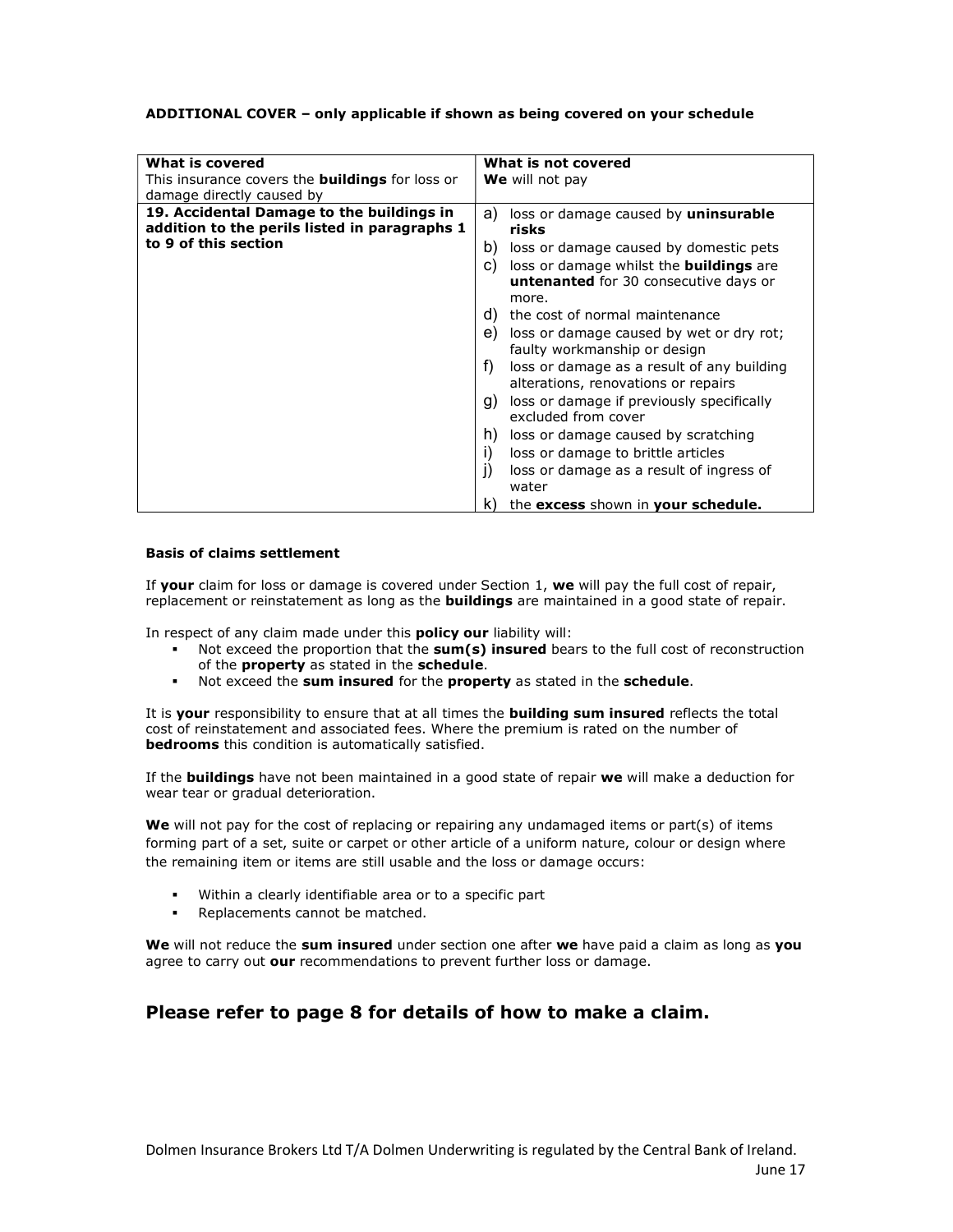## Section 2 – Landlords Contents

| <b>What is covered</b>                              | What is not covered                                      |
|-----------------------------------------------------|----------------------------------------------------------|
| This insurance covers the <b>landlords contents</b> | We will not pay                                          |
| for loss or damage directly caused by               |                                                          |
| 1. Fire, smoke, lightning, explosion or             | a) for smoke damage caused by fireplaces or              |
| earthquake                                          | smog from agricultural or industrial                     |
|                                                     | operations                                               |
|                                                     | the excess shown in your schedule.<br>b)                 |
| 2. Storm, flood or weight of snow                   | a) for property in the open                              |
|                                                     | b) for loss or damage cause by frost                     |
|                                                     | the excess shown in your schedule.<br>C)                 |
| 3. Escape of Water or Oil from, or frost            | for loss or damage to the component or<br>a)             |
| damage to, any fixed water or heating               | appliance from which water or oil escapes                |
| installation or domestic appliance.                 | b) for loss or damage caused by wear and                 |
|                                                     | tear, rust or gradual deterioration                      |
|                                                     | for loss or damage to swimming pools<br>C)               |
|                                                     | d) for loss or damage to walls, ceilings,                |
|                                                     | electrics, decoration and tiles caused by                |
|                                                     | egress of water from shower units and                    |
|                                                     | baths                                                    |
|                                                     | e) for loss or damage while the <b>property</b> is       |
|                                                     | not furnished enough to be normally lived in             |
|                                                     | or <b>untenanted</b> for more than 30                    |
|                                                     | consecutive days                                         |
|                                                     | for loss or damage resulting from accidental<br>f)       |
|                                                     | overflow of sanitary ware other than as                  |
|                                                     | covered under an accidental damage                       |
|                                                     | extension to the <b>policy</b>                           |
|                                                     | g) for loss or damage caused by faulty                   |
|                                                     | workmanship                                              |
|                                                     | h) loss or damage caused by subsidence,                  |
|                                                     | heave or landslip other than as covered                  |
|                                                     | under Section 2 peril 8                                  |
|                                                     | loss caused by oil tanks over 10 years old<br>i)         |
|                                                     | for the first $€1,000$ of every claim.<br>j)             |
| 4. Theft or attempted theft caused by               | or loss or damage while the <b>property</b> is not<br>a) |
| violent and forcible entry or exit                  | furnished enough to be normally lived in or              |
|                                                     | <b>untenanted</b> for more than 30 consecutive           |
|                                                     | days                                                     |
|                                                     | theft or attempted theft by any tenant or<br>b)          |
|                                                     | person lawfully on the property                          |
|                                                     | any amount over €500 in respect of<br>C)                 |
|                                                     | landlords contents contained within                      |
|                                                     | detached domestic outbuildings and garages               |
|                                                     | the excess shown in your schedule.<br>d)                 |
| 5. Collision or impact by any animal,               | for loss or damage caused by domestic pets<br>a)         |
| vehicle, aircraft or aerial devices including       | b) the excess shown in your schedule.                    |
| items dropped from them                             |                                                          |
| 6. Riot, violent disorder, strike, labour           | a) the excess shown in your schedule.                    |
| disturbance, civil commotion                        |                                                          |
| 7. Malicious damage or vandalism                    | for loss or damage while the property is<br>a)           |
|                                                     | not furnished enough to be normally lived in             |
|                                                     | or <i>untenanted</i> for more than 30                    |
|                                                     | consecutive days                                         |
|                                                     | b) for loss or damage caused directly by the             |
|                                                     | tenant or person lawfully on the property                |
|                                                     | the excess shown in your schedule.<br>C)                 |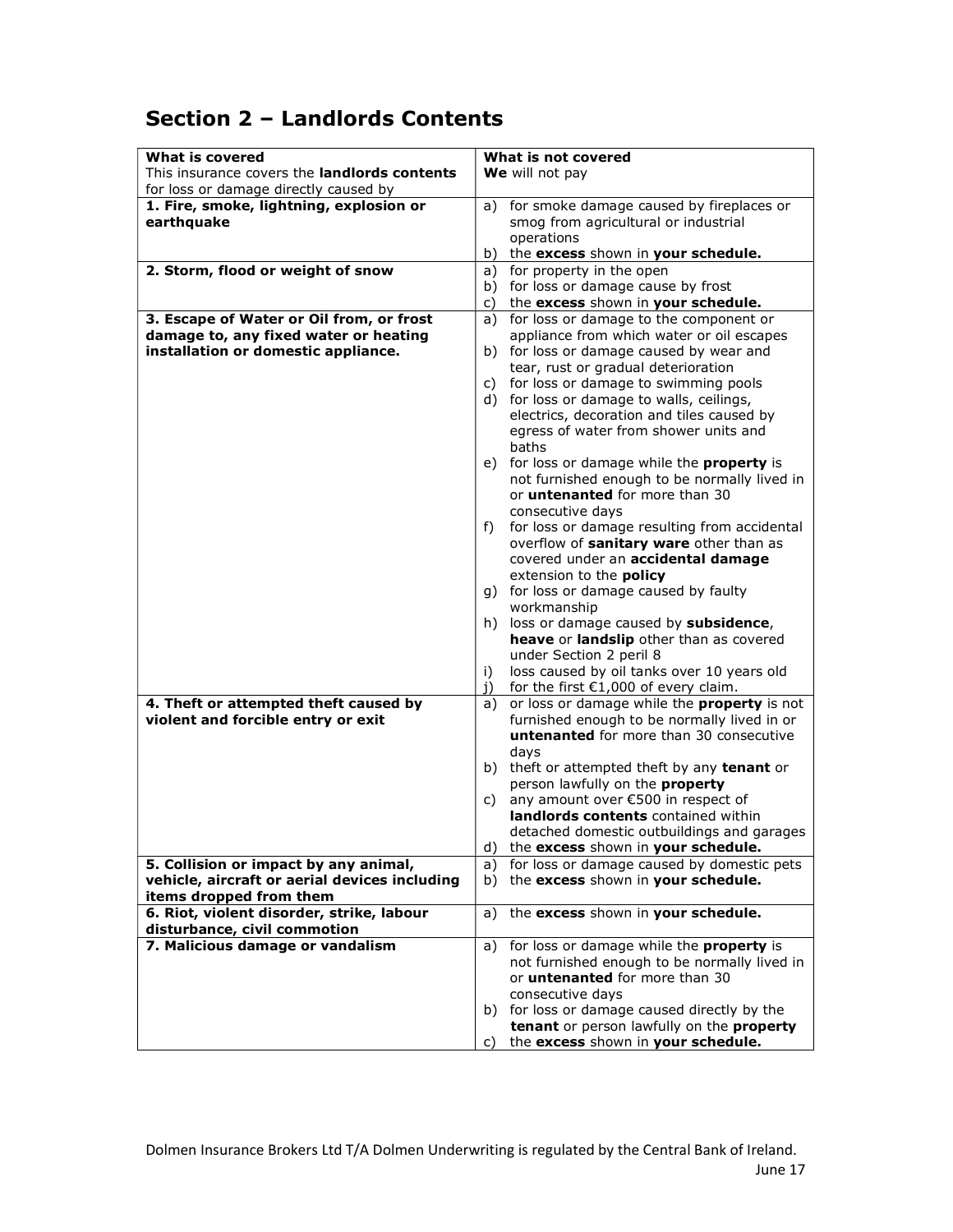## Landlord Contents (continued)

| What is covered                                                                  | What is not covered                                                                                                                                                                                                                              |
|----------------------------------------------------------------------------------|--------------------------------------------------------------------------------------------------------------------------------------------------------------------------------------------------------------------------------------------------|
| This insurance covers the <b>landlords contents</b>                              | We will not pay                                                                                                                                                                                                                                  |
| for loss or damage directly caused by                                            |                                                                                                                                                                                                                                                  |
| 8. Subsidence or heave of the site upon<br>which the buildings stand or landslip | for loss or damage following damage to<br>a)<br>solid floors unless the walls of the private<br>dwelling are damaged at the same time by<br>the same event<br>b) for loss or damage arising from faulty<br>design, specification, workmanship or |
|                                                                                  | materials<br>c) for loss or damage which but for the<br>existence of this insurance would be<br>covered under any contract or a guarantee<br>or by law                                                                                           |
|                                                                                  | d) for loss or damage whilst the <b>buildings</b> are<br>undergoing any structural repairs,<br>alterations or extensions                                                                                                                         |
|                                                                                  | e) for loss or damage by coastal erosion<br>f) for loss or damage caused by bedding down<br>of new structures of settlement of newly<br>made up ground                                                                                           |
|                                                                                  | g) for the first $E2,500$ of every claim<br>h) loss or damage to <b>buildings</b> caused by the<br>action of chemicals, or by any chemical<br>reaction with any material which forms part<br>of the buildings.                                   |
|                                                                                  | the cost of any experts or contractors you<br>i)<br>appoint without our express consent other<br>than those carrying out emergency repairs.<br>any damage caused by the presence of<br>$\mathbf{i}$                                              |
|                                                                                  | Pyrite in the building materials.                                                                                                                                                                                                                |
| 9. Falling trees, telegraph poles or lamp-                                       | a) for loss or damage caused by trees being                                                                                                                                                                                                      |
| posts                                                                            | cut down or cut back within the premises                                                                                                                                                                                                         |
|                                                                                  | b) loss or damage to gates and fences unless                                                                                                                                                                                                     |
|                                                                                  | the main <b>building</b> is affected by the same                                                                                                                                                                                                 |
|                                                                                  | event                                                                                                                                                                                                                                            |
|                                                                                  | the excess shown in your schedule.<br>C)                                                                                                                                                                                                         |

#### Additional Benefits

| What is covered                                                                                                                                                                                                                                                                                                                                                   | What is not covered                                                                                                                                                                                                                                                                                                         |
|-------------------------------------------------------------------------------------------------------------------------------------------------------------------------------------------------------------------------------------------------------------------------------------------------------------------------------------------------------------------|-----------------------------------------------------------------------------------------------------------------------------------------------------------------------------------------------------------------------------------------------------------------------------------------------------------------------------|
|                                                                                                                                                                                                                                                                                                                                                                   |                                                                                                                                                                                                                                                                                                                             |
| This insurance also covers                                                                                                                                                                                                                                                                                                                                        | We will not pay                                                                                                                                                                                                                                                                                                             |
| 10) Loss of rent<br>Loss of rent due to you which you are unable<br>to recover and / or additional costs of<br>alternative accommodation for your tenant,<br>which you have to pay for as a result of the<br><b>buildings</b> becoming uninhabitable following<br>loss or damage caused by any of the perils<br>listed in Section 2, 1 to 9 of this <b>policy</b> | any amount over 10% of the sum insured<br>a)<br>shown on the schedule for the landlords<br>contents<br>b) losses incurred in any period exceeding 24<br>months from the date that the <b>property</b><br>became uninhabitable<br>c) loss or damage where a valid claim has not<br>been accepted by us under Section 2, 1-9. |
| 11) Fire Brigade charges<br>We will pay the cost of the charges made on<br>you by a Local Authority in accordance with the<br>Fire Service Act 1981 for Fire Brigade<br>Attendance as the result of any incident<br>involving fire affecting the <b>property</b> in<br>circumstance which give rise to a valid claim<br>under this <b>policy</b>                  | a) more than $£1,500$ in any <b>period of</b><br><b>insurance</b> if you claim for such loss under<br>sections one and two<br>b) more than $£1,500$ in total.                                                                                                                                                               |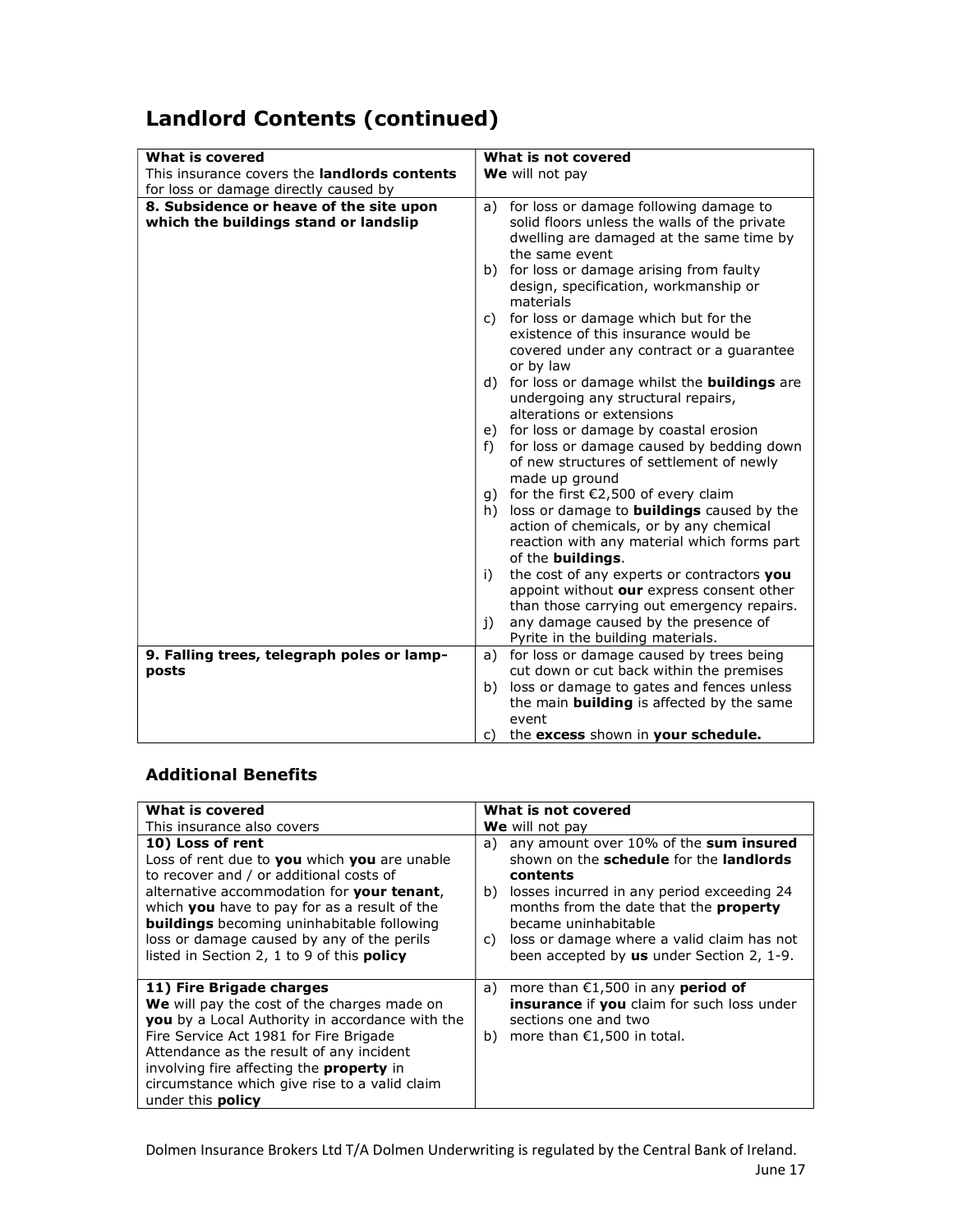#### Basis of claims settlement

If you claim for loss or damage to the landlords contents we will at our option repair, replace or reinstate any article covered under Section 2. For total loss or destruction of any article we will pay you the cost of replacing the article as new, as long as:

 the new article is as close as possible to but not an improvement on the original article when it was new;

and

you have paid or we have authorised the cost of replacement.

We will not pay for the cost of replacing or repairing any undamaged items or part(s) of items forming part of a set, suite or carpet or other article of a uniform nature, colour or design where the remaining item or items are still usable and the loss or damage occurs:

- Within a clearly identifiable area or to a specific part
- Replacements cannot be matched.

We will not reduce the sum insured under Section 2 after we have paid a claim as long as you agree to carry out our recommendations to prevent further loss or damage.

If you are under insured, which means the cost of replacing or repairing the landlords contents at the time of the loss or damage is more than your sum insured for the landlords contents, then we will only pay a proportion of the claim. For example if your sum insured only covers one half of the cost of replacing or repairing the landlords contents, we will only pay one half of the cost of repair or replacement.

We will not pay any more than the sum insured for the Landlords contents at each property shown in the schedule.

#### Please refer to page 8 for details of how to make a claim.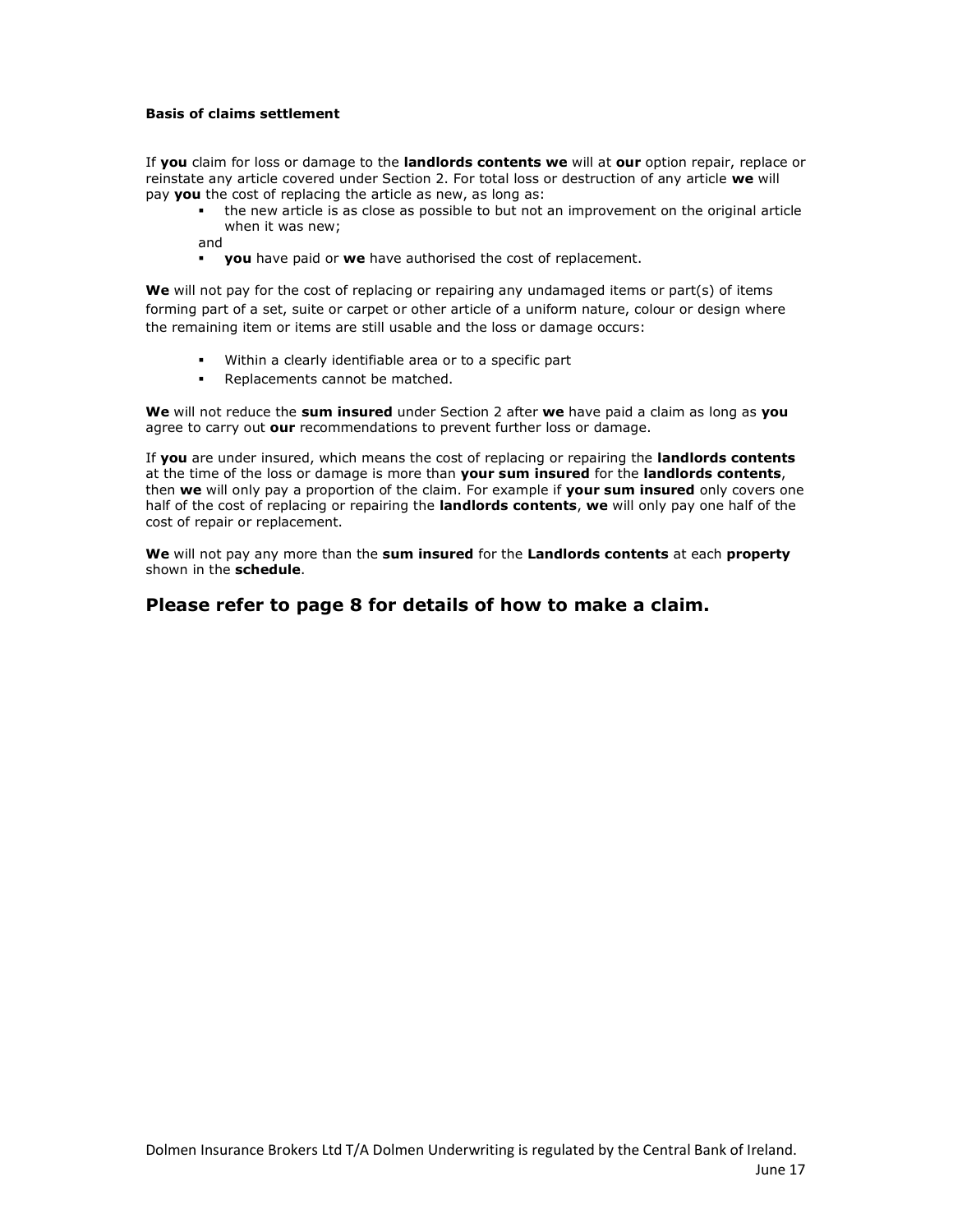## Section 3 – Liability

#### A. Legal Liability to Domestic Employees

| What is covered                                                                                                                                                                                                                                                                                        | What is not covered                                                                                                                                                                                                                                                                                                                                                                                                                                                                                                                                                                                                                                                                              |
|--------------------------------------------------------------------------------------------------------------------------------------------------------------------------------------------------------------------------------------------------------------------------------------------------------|--------------------------------------------------------------------------------------------------------------------------------------------------------------------------------------------------------------------------------------------------------------------------------------------------------------------------------------------------------------------------------------------------------------------------------------------------------------------------------------------------------------------------------------------------------------------------------------------------------------------------------------------------------------------------------------------------|
| We will indemnify you                                                                                                                                                                                                                                                                                  | We will not indemnify you for                                                                                                                                                                                                                                                                                                                                                                                                                                                                                                                                                                                                                                                                    |
| for amounts you become legally liable to pay as<br>damages, including costs and expenses which<br>we have agreed in writing, for bodily injury by<br>accident happening during the period of<br>insurance to your domestic staff employed in<br>connection with the premises shown in the<br>schedule. | <b>bodily injury</b> arising directly or indirectly<br>a)<br>from any vehicle used for racing, pace<br>п<br>making or speed testing<br>from any communicable disease or<br>٠<br>condition<br>structural improvements or alterations<br>٠<br>to the <b>property</b><br>any agreement to assume a liability unless<br>b)<br>you would have been liable had the<br>agreement not been made<br>liability for which compulsory insurance or<br>C)<br>security is required by any road traffic<br>legislation.<br>more than $\epsilon$ 3,000,000 for any one<br>d)<br>accident or series of accidents arising out of<br>any one event, plus the costs and expenses<br>which we have agreed in writing. |

#### B. Legal Liability to the Public

| What is covered<br>We will indemnify you<br>as owner of the property for any amounts you<br>become legally liable to pay as damages for<br>bodily injury<br>damage to third party property<br>arising directly and exclusively as a<br>consequence of your ownership of the<br>property during the period of insurance. | What is not covered<br>We will not indemnify you for any liability<br>for bodily injury to you, any person who is<br>a)<br>engaged in your service or employment, or<br>is a member of your family or household.<br>for bodily injury arising directly or<br>b)<br>indirectly from any communicable disease<br>or condition<br>for damage to property you own or which<br>C)<br>is under your custody or control<br>arising directly or indirectly out of any<br>d)<br>profession, occupation, business or<br>employment other than through private<br>letting of the <b>property</b><br>which you have assumed under contract<br>e)<br>and which would not otherwise have<br>attached<br>arising out of your ownership, possession<br>f)<br>or use of:<br>i. any motorised or horse drawn carriage<br>whether or not compulsory insurance<br>or security is required by any road<br>traffic legislation other than:<br>domestic gardening equipment operated<br>٠<br>by anyone over 14 years of age and<br>used within the <b>premises</b> and<br>pedestrian controlled gardening<br>equipment used elsewhere |
|-------------------------------------------------------------------------------------------------------------------------------------------------------------------------------------------------------------------------------------------------------------------------------------------------------------------------|----------------------------------------------------------------------------------------------------------------------------------------------------------------------------------------------------------------------------------------------------------------------------------------------------------------------------------------------------------------------------------------------------------------------------------------------------------------------------------------------------------------------------------------------------------------------------------------------------------------------------------------------------------------------------------------------------------------------------------------------------------------------------------------------------------------------------------------------------------------------------------------------------------------------------------------------------------------------------------------------------------------------------------------------------------------------------------------------------------------|
|                                                                                                                                                                                                                                                                                                                         |                                                                                                                                                                                                                                                                                                                                                                                                                                                                                                                                                                                                                                                                                                                                                                                                                                                                                                                                                                                                                                                                                                                |
|                                                                                                                                                                                                                                                                                                                         | ii. any power-operated lift<br>iii. any aircraft or watercraft other than                                                                                                                                                                                                                                                                                                                                                                                                                                                                                                                                                                                                                                                                                                                                                                                                                                                                                                                                                                                                                                      |
|                                                                                                                                                                                                                                                                                                                         | manually operated rowing boats,                                                                                                                                                                                                                                                                                                                                                                                                                                                                                                                                                                                                                                                                                                                                                                                                                                                                                                                                                                                                                                                                                |
|                                                                                                                                                                                                                                                                                                                         | punts or canoes                                                                                                                                                                                                                                                                                                                                                                                                                                                                                                                                                                                                                                                                                                                                                                                                                                                                                                                                                                                                                                                                                                |
|                                                                                                                                                                                                                                                                                                                         | iv. a caravan whilst being towed                                                                                                                                                                                                                                                                                                                                                                                                                                                                                                                                                                                                                                                                                                                                                                                                                                                                                                                                                                                                                                                                               |
|                                                                                                                                                                                                                                                                                                                         | v. any animal other than cats, horses, or                                                                                                                                                                                                                                                                                                                                                                                                                                                                                                                                                                                                                                                                                                                                                                                                                                                                                                                                                                                                                                                                      |
|                                                                                                                                                                                                                                                                                                                         | dogs provided any such dog is of a                                                                                                                                                                                                                                                                                                                                                                                                                                                                                                                                                                                                                                                                                                                                                                                                                                                                                                                                                                                                                                                                             |
|                                                                                                                                                                                                                                                                                                                         | breed provided for in the Control of                                                                                                                                                                                                                                                                                                                                                                                                                                                                                                                                                                                                                                                                                                                                                                                                                                                                                                                                                                                                                                                                           |

Dolmen Insurance Brokers Ltd T/A Dolmen Underwriting is regulated by the Central Bank of Ireland. June 17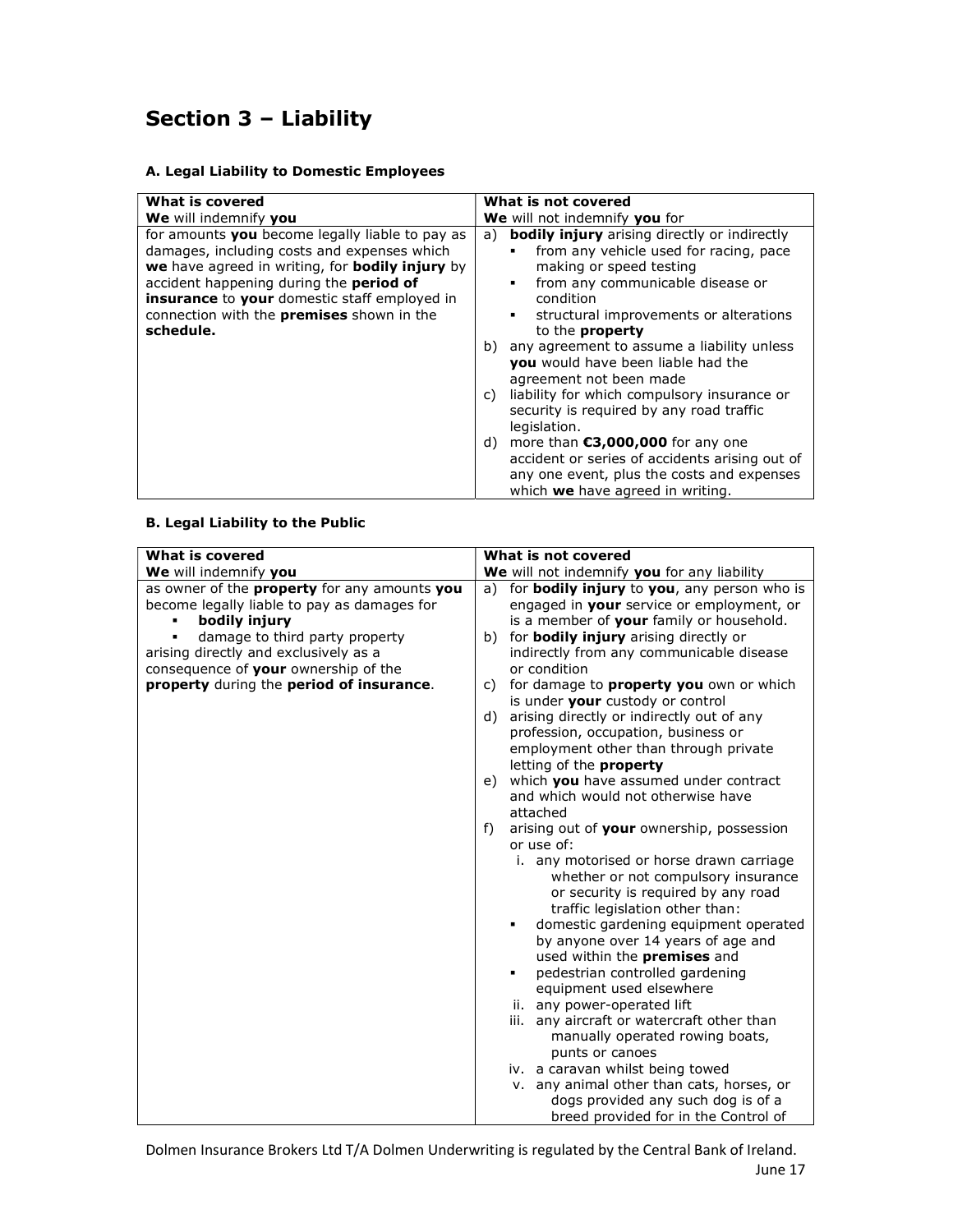| Dogs (Restriction of certain Dogs)                  |
|-----------------------------------------------------|
| Regulations 1991 and the Control of                 |
| Dogs Act 1986 or any subsequent                     |
| laws in relation to such provision                  |
| in respect of any kind of pollution and/or<br>q)    |
| contamination other than:                           |
| caused by a sudden, identified,                     |
| unexpected and unforeseen accident                  |
| which happens in its entirety at a                  |
| specific moment of time during the                  |
| period of insurance at the premises                 |
| named in the schedule; and                          |
| reported to us not later than 60 days<br>٠          |
| from the end of the <b>period of</b>                |
| insurance;                                          |
| in which case all such pollution and/or             |
| contamination arising out of such accident shall    |
| be deemed to have happened at the time of           |
| such accident                                       |
| arising out of your ownership, occupation,<br>h)    |
| possession or use of any land or building           |
| that is not within the <b>premises</b>              |
| if you are entitled to indemnity under any<br>i)    |
| other insurance.                                    |
| j) more than $\epsilon$ 3,000,000 for any one<br>j) |
| accident or series of accidents arising out of      |
| any one event, plus the costs and expenses          |
| which we have agreed in writing.                    |

#### Law applicable to contract

The parties are free to choose the law applicable to this Insurance Contract. Unless specifically agreed to the contrary this insurance shall be subject to Irish Law and jurisdiction of the Irish Courts.

#### Customer complaints procedure

It is the intention to give you the best possible service but if you do have any questions or concerns about this insurance or the handling of a claim you should follow the Complaints Procedure below:

Complaints regarding:

#### SALE OF THE POLICY

Please contact your agent who arranged the Insurance on your behalf. If your complaint about the sale of your policy cannot be resolved by the end of the third working day, your agent will pass it to:

Customer Relations Department UK General Insurance Group Limited Cast House Old Mill Business Park Gibraltar Island Road Leeds LS10 1RJ Tel: 0345 218 2685 Email: customerrelations@ukgeneral.co.uk